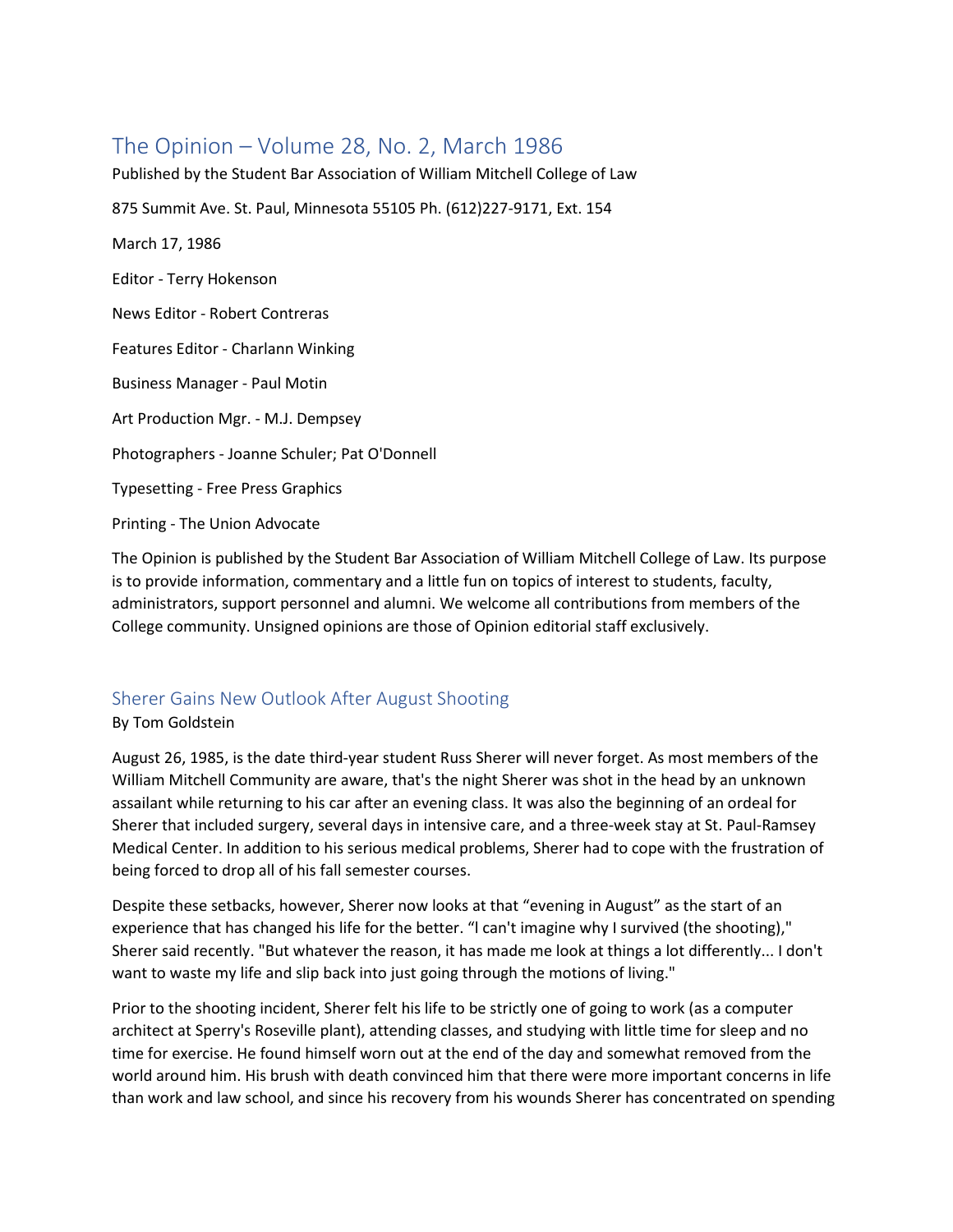more time with his wife Patty and his elderly parents, as well as getting back into a daily exercise routine he abandoned when he began law school in 1983.

Sherer is quick to point out that his newly-found perspective on life is largely a result of the tremendous amount of concern that was shown him by William Mitchell staff and students following the shooting. Realizing that he did not know well many of the individuals who sent him cards and letters Sherer decided that he needed to become more aware of the many people in his daily life.

"Before last August I wasn't taking advantage of the human contact and friendship that was available with others... I guess I didn't know what I was missing. Now I'm much more aware of the people around me, and I'm making an effort to talk to others and let them know how I feel about them."

One of the individuals with whom Sherer feels a special bond is Betty Gibberd, wife of Raymond Gibberd, a Control Data computer consultant who was shot the same evening as Sherer and later died from his wounds. Despite her own personal tragedy, Gibberd sent flowers to Sherer the day after the shooting, and her uncommon kindness deeply touched him.

"I couldn't imagine someone with that. kind of grief taking the time to send flowers," Sherer said with much emotion. "She's an extraordinary person and the friendship that my wife and I have developed with her will be a lasting one."

In contrast to Sherer's remarkable recovery from his wounds of last August, Gibberd, a British citizen, has faced numerous misfortunes since her husband's tragic death. In addition to the arduous task of raising two young children by herself in a foreign country, Gibberd's unfamiliarity with American law led to the complete loss of her automobile when a friend had an accident while driving it. "In England the insurance policy covers everything, so my husband and I didn't realize that one needed separate collision coverage in this country," Gibberd said. She and her children will return to England in May.

# Student to Walk America for Cystic Fibrosis Remedy

### By Robert Contreras

Law school is a challenge. Balancing law school with a full-time job is an even greater challenge. But try to attempt a cross-country walk to draw attention to cystic fibrosis (CF), and you definitely have your hands full. That is what first-year student Bill Adams is attempting to accomplish in the next few months.

Adams, an IBM employee and member of the Marine Corps Reserve, will be walking with Craig Reid, a cystic fibrosis victim and Ph.D. student in entomology at the University of Illinois-Champaign. Reid; 29, has taken no medication for the past six years. Many CF victims take up to as many as 20 pills a day. Reid has been able to beat the odds because he uses the five Chi Kung martial arts breathing exercises. In addition to the breathing exercises, Reid works out 90 minutes a day, five days a week, alternating between his upper body and legs.

Cystic fibrosis is the leading genetic killer of children in the United States. It is a disease that kills many victims in childhood, and most victims before they are 21. It is an incurable genetic disorder that clogs the respiratory and digestive systems. Cystic fibrosis affects only individuals of European ancestry, which adds to its elusive mystery.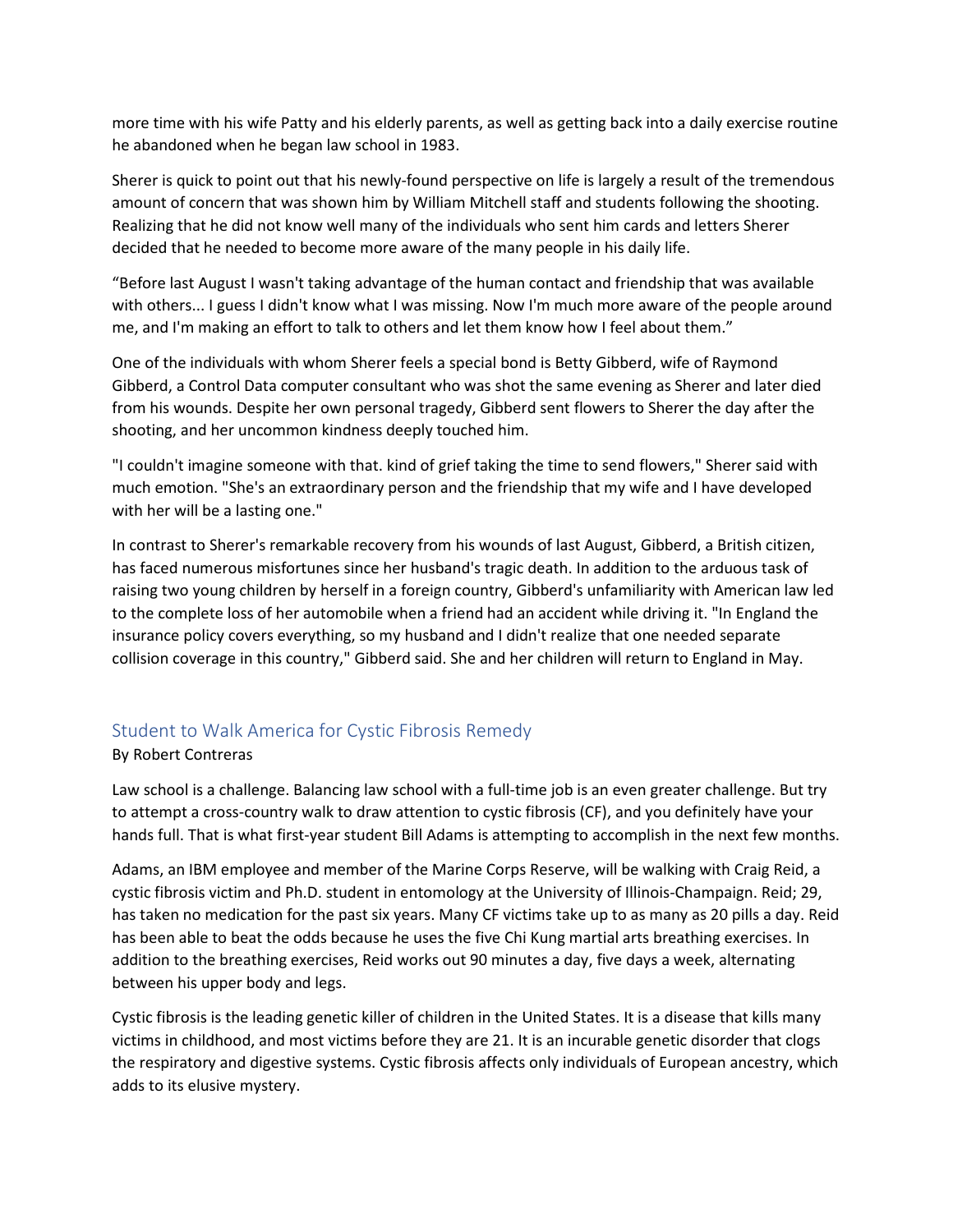The purpose of the walk is to draw attention to CF. Reid wants to reach out to children with CF, and to their parents, to give them a positive outlook on life. "I want to offer them an inspiration to live," said Reid. In addition to drawing attention to CF, Reid hopes he can teach other CF victims the breathing exercises he learned in Taiwan. Reid hopes he can teach the breathing exercises to anybody with lung disorders.

In order to learn the rare martial art, Reid mountain-climbed for thirty days in pouring rain. He waited five hours each day for an instructor that never showed. The ordeal was a test to see if Reid was truly sincere about learning the art form.

Reid and Adams met in Endicott, N.Y. in 1977, and have been friends ever since. Adams describes Reid as a very peaceful and gentle person, at peace with himself despite the fact that he may die any day. Adams, who does not have CF, is participating in the walk because he supports and believes in Reid's goal to help other CF victims to live longer with his special breathing exercises.

Besides promoting a public awareness of CF, and trying to teach other CF victims the special breathing exercises, Adams and Reid plan to donate money they raise from the walk to the Cystic Fibrosis Clinic at the University of Minnesota. They chose the university clinic because its director, Dr. Warren Warwick, is the leading worldwide expert on cystic fibrosis.

"This will eliminate the confusion and hassles involved with the money," said Adams. "All the money we raise from the walk will go directly to the CF clinic at the university, which will go towards researching Craig's exercises."

The walk is very special because it is the first time a person with CF has attempted anything of this magnitude. The pair plan to walk 3,100 miles from New York to California. They will start from Ithaca, N.Y. because Reid earned his undergraduate degree from Cornell University, which is located in Ithaca. They plan to begin their walk on May 18, and finish at Santa Monica Beach on August 12.

The walk could literally take the life of Reid. "But no matter what happens, the walk has to continue," stressed Adams. He added, "We will finish the walk no matter what happens."

Reid looks forward to the walk and views it as another challenge in his life that he will overcome. "All my life I have overcome obstacles that were supposed to be impossible," said Reid. The trek will be a long and tough journey, but the pair are very determined to finish the walk and accomplish their goal. "People think that I may be putting myself in danger, but if Dr. Warwick said I could not make the walk, I would not," explained Reid.

Reid stresses that the psychology of the project is to dedicate the entire matter to his father who recently passed away from Alzheimer's disease. "My father never knew about the project, and unfortunately never will," Reid said.

Anyone interested in contributing to this cause may send donations or helpful information to: Craig Reid - Walking America, c/o Bill Adams, 1070 Ashland Ave., St. Paul, MN 55104.

### Images

Photograph of Mayor George Latimer and Craig Reid

Photograph of Bill Adams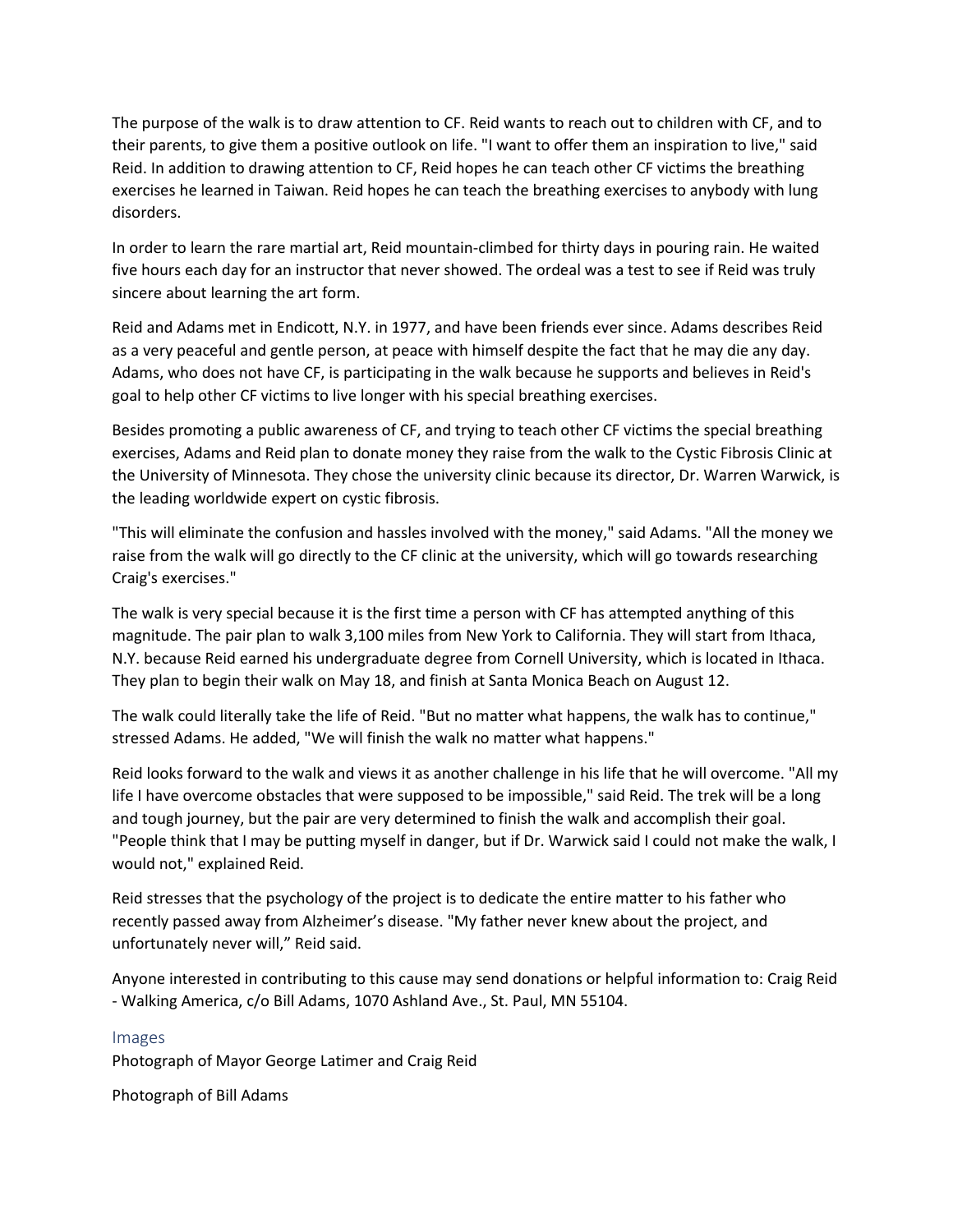## First Annual Student /Alumni Dinner Dance

Saturday, April 12, at the Marquette Inn in the IDS Tower in downtown Minneapolis. Tickets are \$15 per person or \$150 for a table of ten. The cost includes a cash bar cocktail hour from 6:30 to 7:30 p.m., sitdown dinner from 7:30 to 9:00 p.m., and dancing from 9:00 p.m. to 1:00 a.m. Music will be provided by the Bill Duna Orchestra. This band plays music from the '40's to modern selections.

All students, "faculty and alumni are invited to attend. Tables of 12 can be reserved in, advance. Black tie optional. Reduced room rate from \$110 to \$65 per night. Contact SBA rep or the alumni office.

## American Indian Law Students Organize AILSA

By Charli Winking and Terry Hokenson

Since American Indians are affected in unique ways by many levels of law - treaties, federal and state statutes, and reservation codes, for example - adequately serving the legal needs of Indian people can be very complicated.

Add to this complex legal picture the unique nature of traditional Indian cultural values - values which have somehow endured through unimaginable military and social devastation - and you begin to understand the dimensions of the need for American Indian lawyers.

American Indian students at William Mitchell have formed American Indian Law Students Association (AILSA) in an effort to enhance the awareness and sensitivity of non-Indians, especially attorneys, to American Indian issues. AILSA also intends to provide support for the American Indians currently enrolled in law school, and to work actively to increase the number of American Indian law students.

Shirley Cain, AILSA member, pointed out that many issues are unique to American Indians. The cultural pride that American' Indians have has come up in class discussions, Cain said. AILSA wants to show the importance of Indian culture, traditions and history to the community. It is important for non-Indians to recognize that Indian culture still exists and can and should exist within the larger U.S. society.

At present there are only eight Indian students at Mitchell, according to AILSA. They intend to maintain an American Indian student body within the law school by providing a support system for the American Indians presently enrolled. Cain pointed out that American Indian students have crucial philosophical differences with many of the concepts involved in legal education.

For example, although competitiveness and the struggle for grades and class rank seem inherent in the law school experience, competition is contrary to Indian values and beliefs, which center around community interdependence and cooperation.

The concept of private property as taught in law school is also foreign to Indian social patterns. AILSA members said that Indians have no concept of property in terms of ownership and possession. Indians traditionally view the land as another being, part of the community as a whole. The job of the human is to act as a caretaker, living in harmony with the land. The Indian view of the land as "sacred" is diametrically opposed to the legal system's view of private property as "sacred".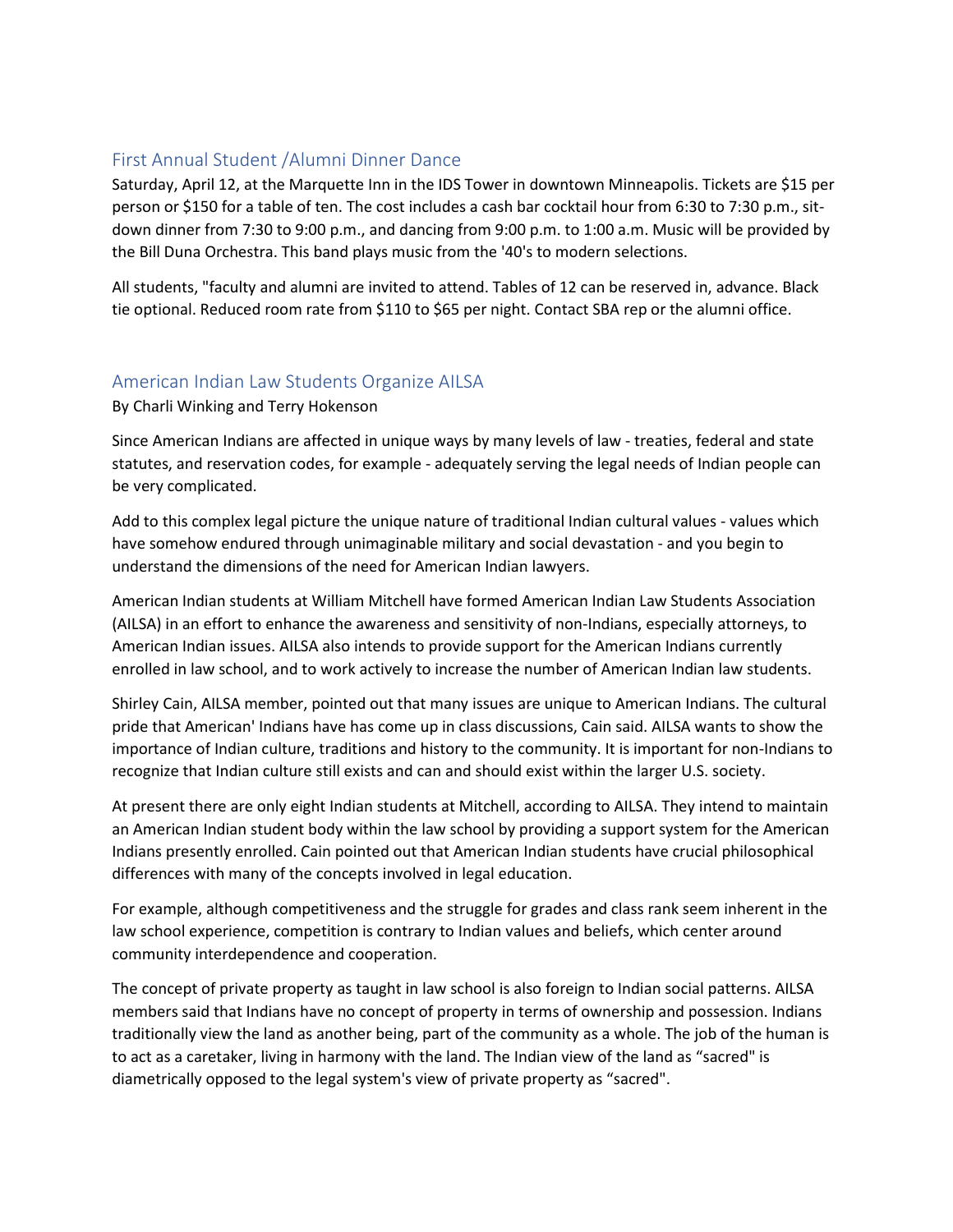The separation of church and state, although firmly embedded in the traditional legal system, is also an alien concept. Many tribes do not separate spiritual from governmental practice on the reservations.

To bridge the cultural gap, AILSA plans to develop and enhance practical skills necessary for law schoolwriting, analytical and oral skills. "they plan to establish a network for sharing outlines and information on financial aid, professors and classes.

If any upperclass students or faculty are interested and willing to help tutor, give sample exams, or consult with students, AILSA asks that they leave a message in the AILSA box in the Communication Center. Members are also willing to offer a crash course in Indian issues if anyone is interested.

AILSA also feels that it is critical to increase the number of American Indian students at Mitchell. Members want to assist the college in recruiting and encouraging prospective American Indian students.

American Indians feel a very strong sense of loyalty to the community, according to AILSA. As a result of the needs of the Indian community many qualified students are diverted at the college level and don't pursue post-graduate degrees. It is not an instinctive goal for an Indian person to want to make a lot of money, according to AILSA members; serving the community is the more important goal.

AILSA members feel that they can help provide role models to encourage younger students to enroll in law school. They can provide role models within the law school by bringing Indian attorneys to speak on legal and cultural issues. But, it is also necessary to go out into the community and show high school and college students that there are American Indians at Mitchell.

The question raised by AILSA is how serious is Mitchell about recruiting and supporting American Indian students? The University of Minnesota is very aggressive in recruitment, giving information on financial aid, housing and the school. AILSA wants very much to participate in recruitment efforts by the college to see that the maximum possible number of students is reached.

AILSA points out that options at Mitchell are much better because of the flexibility in scheduling. Students can take evening classes, take less than a full load and work at the same time, easing financial burdens.

AILSA members want to contact the current applicants for fall admission. Dean James Brooks and Admissions Director Robert Stowers have invited AILSA members to participate in recruiting other prospective American Indian law students, according to AILSA members. They intend to pursue that goal by attending career days and career education fairs at high schools and colleges. In that way they feel that they can act as initiation guides in the community as well as at the law school.

#### Image

Image of an eagle in flight.

Image of a stylized bear.

By Nishnawbe Arts, Toronto

## Client Counseling Competition Winds-Up Season By Nancy Wiltgen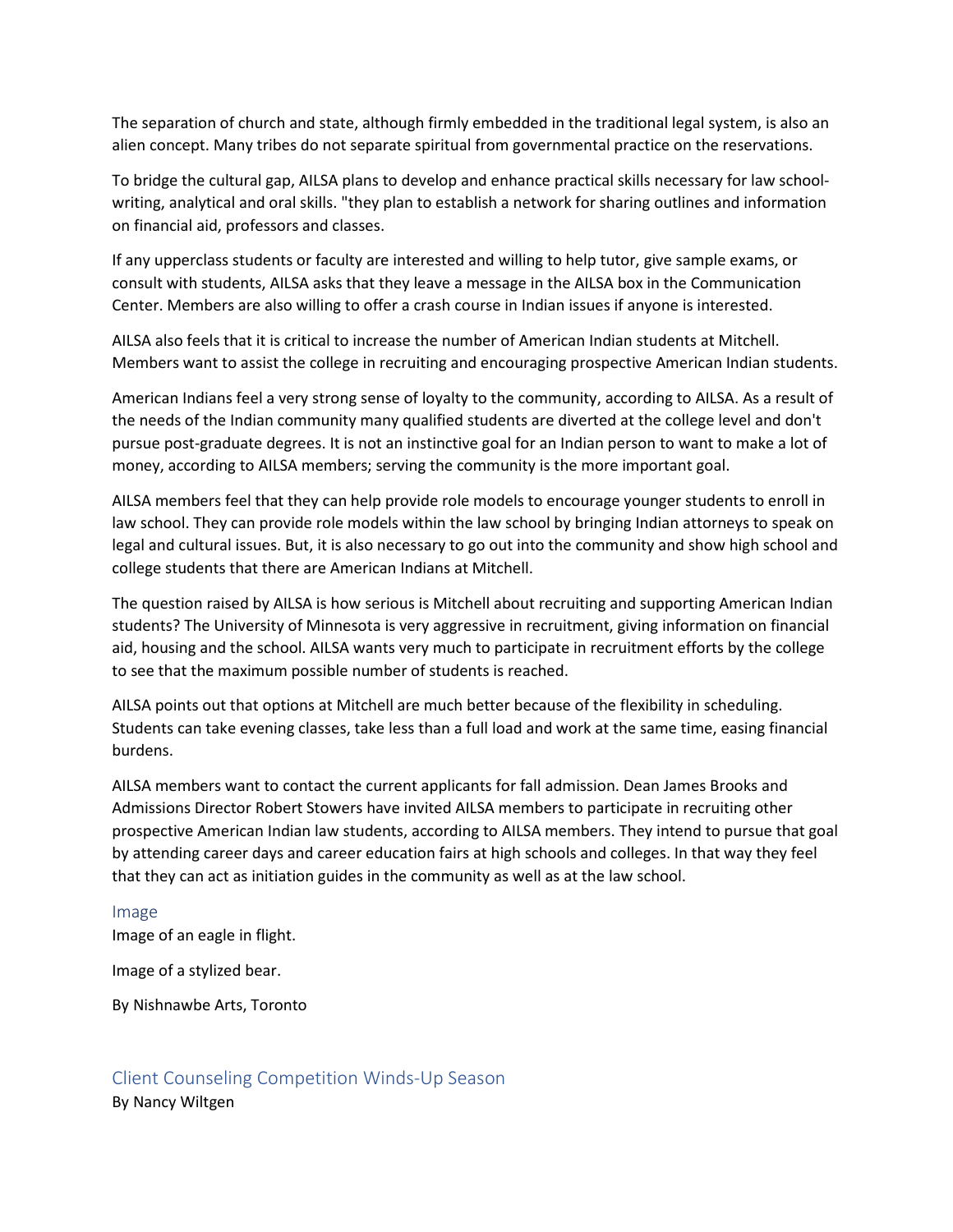The student attorney team of David Johnson and Barbara Jerich won this year's Client Counseling Competition on February 15. Also competing in the final round on the 15th were the teams of David Fenske-Bob Goldstein and Jeff Heath-Thom Campbell. Because of prior commitments Johnson and Jerich were unable to attend the Regional Competition Feb. 28-Mar. 1 at Creighton University so William Mitchell was represented at the regionals by Fenske and Goldstein.

The Client Counseling Competition began in 1969 as an inter-scholastic competition in California. In 1973 the ABA Law Student Division began administering the competition, and by 1985, 110 schools in the U.S. and Canada were participating, including William Mitchell.

The purpose of the competition is to simulate an initial law office consultation situation. Law students acting as attorneys are presented with a typical client matter in a particular area of law, which this year was criminal law. They conduct an interview with a person playing the role of a client and then explain how they would proceed.

The competition is open to any second-, third- or fourth-year student. The intra-school competition begins in the fall, when students form their own teams and begin participating in practice rounds. Firstyear students act as clients during the three practice rounds held prior to the school competition in February.

Twenty-four teams participated this year. The teams were judged by a panel consisting of two attorneys and one counselor. The judges are selected by the Client Counseling Board, which organizes the school competition. Traditionally, the Board is made up of the six team members who were finalists in the previous year's competition. The Board schedules the practice rounds, critiques teams during the practice rounds and organizes the competition. Professor Curt Stine is the faculty advisor on the Board, and in addition to the general board duties he prepares the advancing team for the regionals.

Participating in the Competition is a unique and fun method of developing interviewing, planning and analytical skills in the lawyer-client relationship. It promotes greater knowledge and interest in the preventive law and counseling functions of law practice. Students may earn one credit if they participate in all the practice rounds, and in the actual competition, and if they write a 10-15-page paper in the competition's field of law for that year.

## **COMMENTARY**

## Neighbors Sing Joni Mitchell Tune on Parking Lot Plan

### By Michelle Moran

In order to sample neighborhood feelings about William Mitchell's parking lot proposal, the writer contacted Courtiney Brazel, President of the Summit Hill Association/District 16 Planning Board. Besides teaching twelfth-grade English, Brazel also serves as Editor for The Beacon, the newsletter of the Planning Board. Although Brazel was not able to schedule an interview, he was able to answer some written questions:

What is your perception of the relationship between William Mitchell and the community?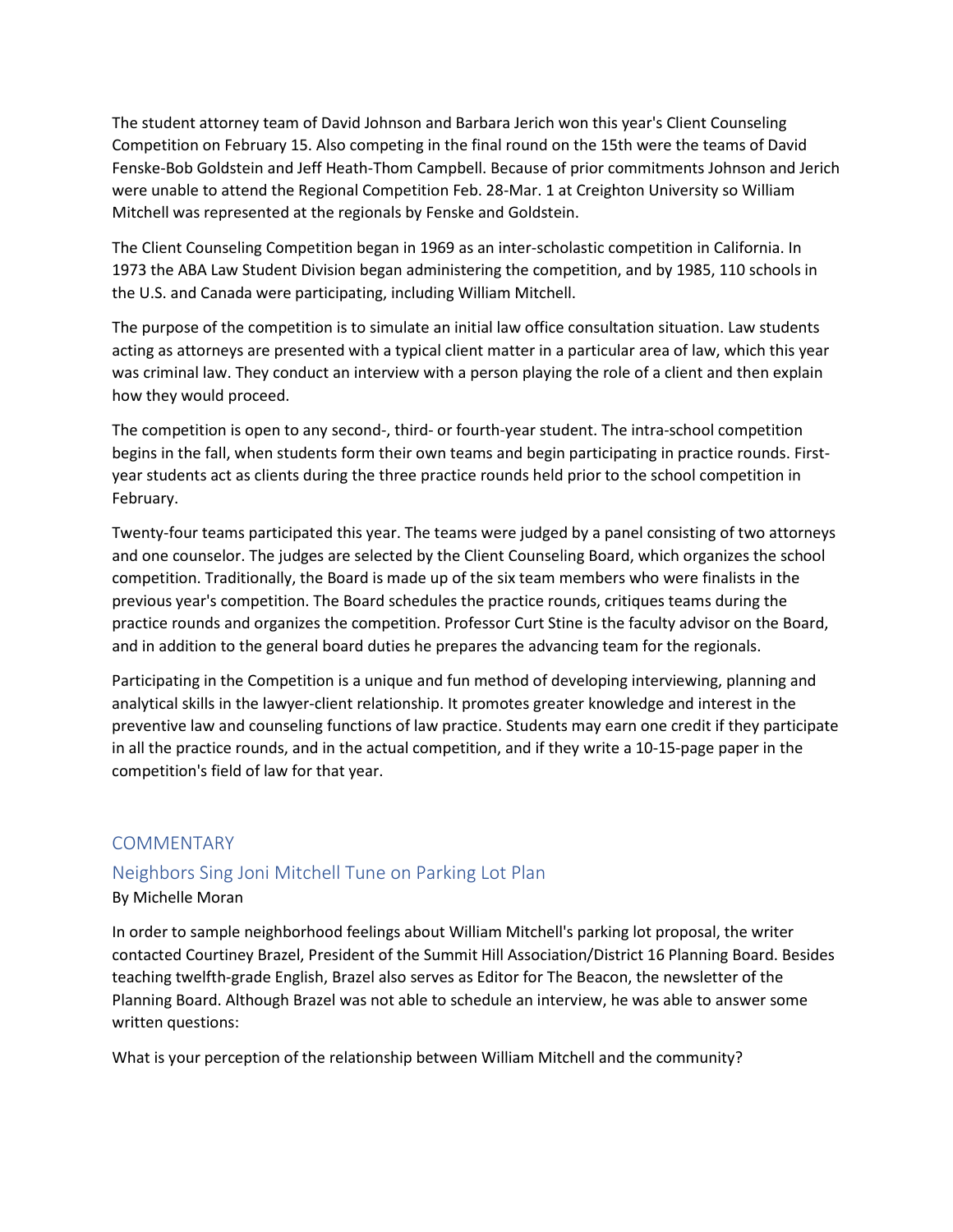William Mitchell does not have as complex a relationship with the community as a liberal arts college would. Other than law students, a limited number of citizens have reason to associate with the college. There are no sporting events, concerts, etc. for people to attend. Thus, William Mitchell basically assumes the relationship of a property owner. A number of WMCL students and staff live and shop in the community and are an asset to the community in that regard. The physical presence of the college on Summit Avenue, of course, affects the neighborhood and nearby residents, especially where parking is concerned. When issues like the proposed parking lot come up, the lack of an ongoing college/citizen group to bring about a neighborhood dialogue causes a strain in our relationship with the school. The District Councils (8 and 16) have become that forum, along with the Grand Avenue and Summit Avenue task forces.

How does the Summit Hill Association feel about the proposed parking lot at WMCL?

We oppose the lot; both District 8 and District 16 have been on the record in that regard. The college does have the legal right to build it, but we question whether the lot is really necessary. There are other nearby lots not being fully utilized. Students do not seem to have an unreasonable distance to walk from street parking or these lots. We oppose placing a lot on the beautiful, green space along Summit Avenue. The neighborhood places great value on the historic avenue and another eyesore is unwelcome indeed. We see the potential for increased traffic congestion, especially at and near Summit and Victoria.

If the lot is to be built in spite of our opposition, we want to see a design implemented that will be a visual asset to Summit Avenue, rather than a detriment. The only reason we are considering softening our opposition to the proposal is because we do not want an all-or-nothing battle ending in a lot with an unacceptable design. We are continuing dialogue with the college.

What alternatives to the proposed parking lot exist?

Full utilization of lots in existence now. Disputes and communication problems have hindered this so far.

Would the Summit Hill Association like to have WMCL represented by students or faculty at its meetings?

We can notify the college if we want a representative at our meetings but we would prefer that the college initiate a college/citizen participation group.

What can WMCL do to improve its relationship with the surrounding neighborhood?

Initiate a participation group to ensure effective communication. The steady communication necessary for good community relations can be effected with a participation group made up of citizens, students, and college officials.

## INSERT POLICY

The Opinion insert policy is to permit the insertion of circulars sponsored by members of the WMCL community as long as labor and materials are furnished by the sponsors and the timely distribution of the paper is not materially affected. Sponsors must be identified on the circulars.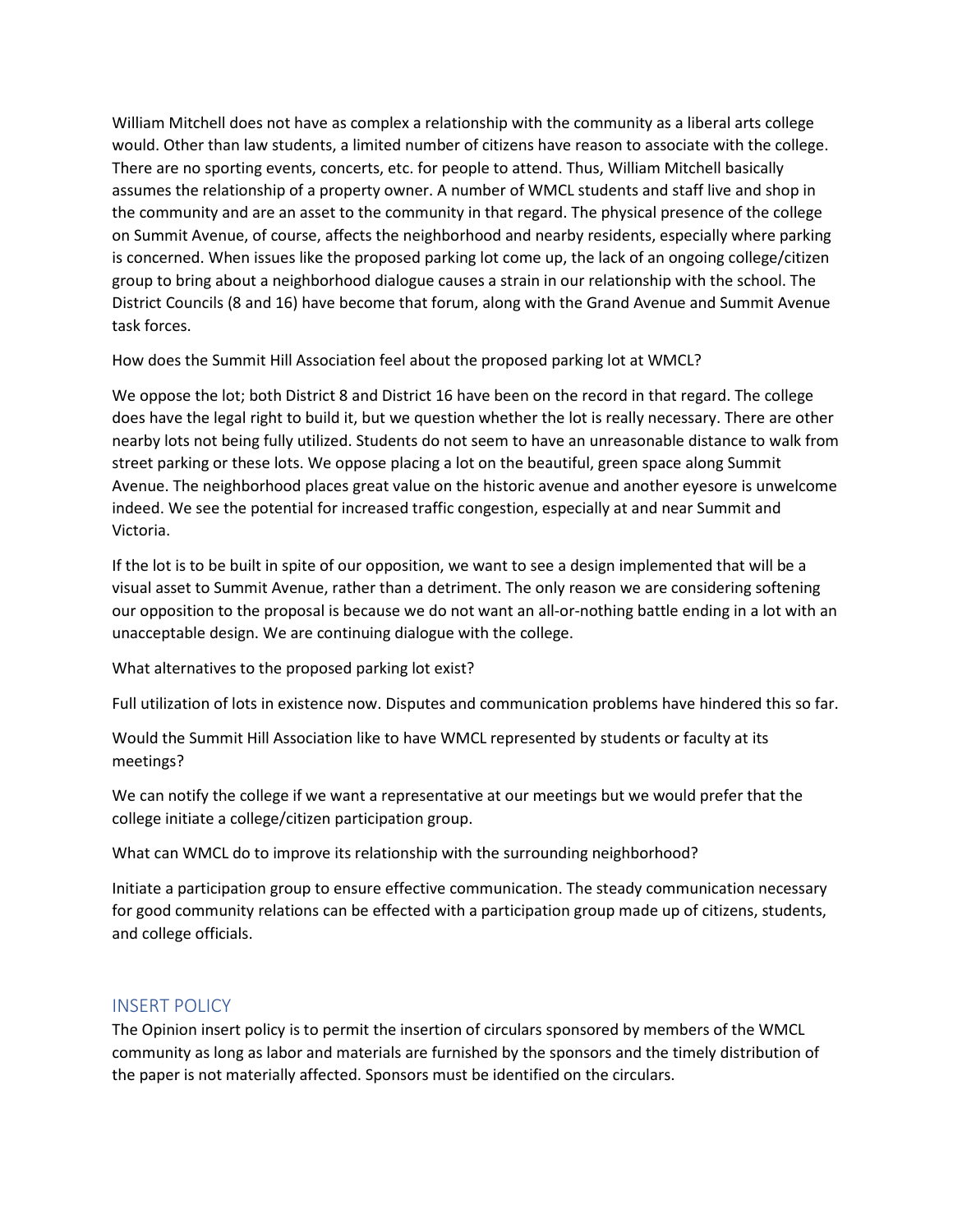### HAPPY ST. PATRICK'S DAY

### An Invitation

The College will host an information day for newly accepted students on Saturday, March 22, from 1:00 to 3:00 p.m. The purpose of the day is to acquaint these students with the faculty, programs, and facilities of William Mitchell and assure a high rate of matriculation.

There has been a general downturn in law school applications, so a special effort is needed to make sure that as many accepted students as possible become registered students.

A successful effort is clearly in the financial self-interest of all returning students. However, the Opinion staff urges all students to consider the golden opportunity to make a strong first impression on these potential entering students.

We can impress them with the vigor and camaraderie of our extracurricular organizations, with the broad range of interests and backgrounds represented in the student body, with a simple welcome that will dispel any fears of an unalloyed dog-eat-dog environment.

If you would like to contribute to bringing about a more cooperative atmosphere and encouraging a deeper social consciousness among law students, this is a time to do it. The way we do it here is going to affect the way we do it out there.

All of us can have a role to play in this important day. If you would like to take part, please call Bob Stowers or Nadine Sehnert at 227-9171 ext. 129 ASAP.

The program will begin in Room 111 at 1:00 p.m. Next our visitors will be invited to talk with representatives of student organizations in the student lounge. Hors d'oeuvres and refreshments will be served.

Information supplied by Robert Stowers, Director of Admissions and Financial Aid

### Spring Program Set by Women's Law Caucus

#### By Laura Staples

A noteworthy upcoming event is the annual Spring Program sponsored by the Women's Law Caucus. The program, Women in the House/Women in the Court, will be a panel discussion, featuring members of the Legislature and the Judiciary. Panelists will include: Linda Scheid, Representative from Brooklyn Park; Aviva Breen, Head of the Commission on the Economic Status of Women and; Judge Cara Lee Neville, District Judge, Fourth Judicial District. The moderator will be faculty member Ann Bateson. The women will be discussing not only the challenges of holding positions which were previously underrepresented by women, but also what women can add to these professions. The program will be held on Thursday, April 10, at 8:30 p.m., in LEC 107.

Anybody interested in helping to plan this event, or future events, is invited to come to a general organizational meeting on Thursday, March 20, at 8:30 p.m., in the boardroom.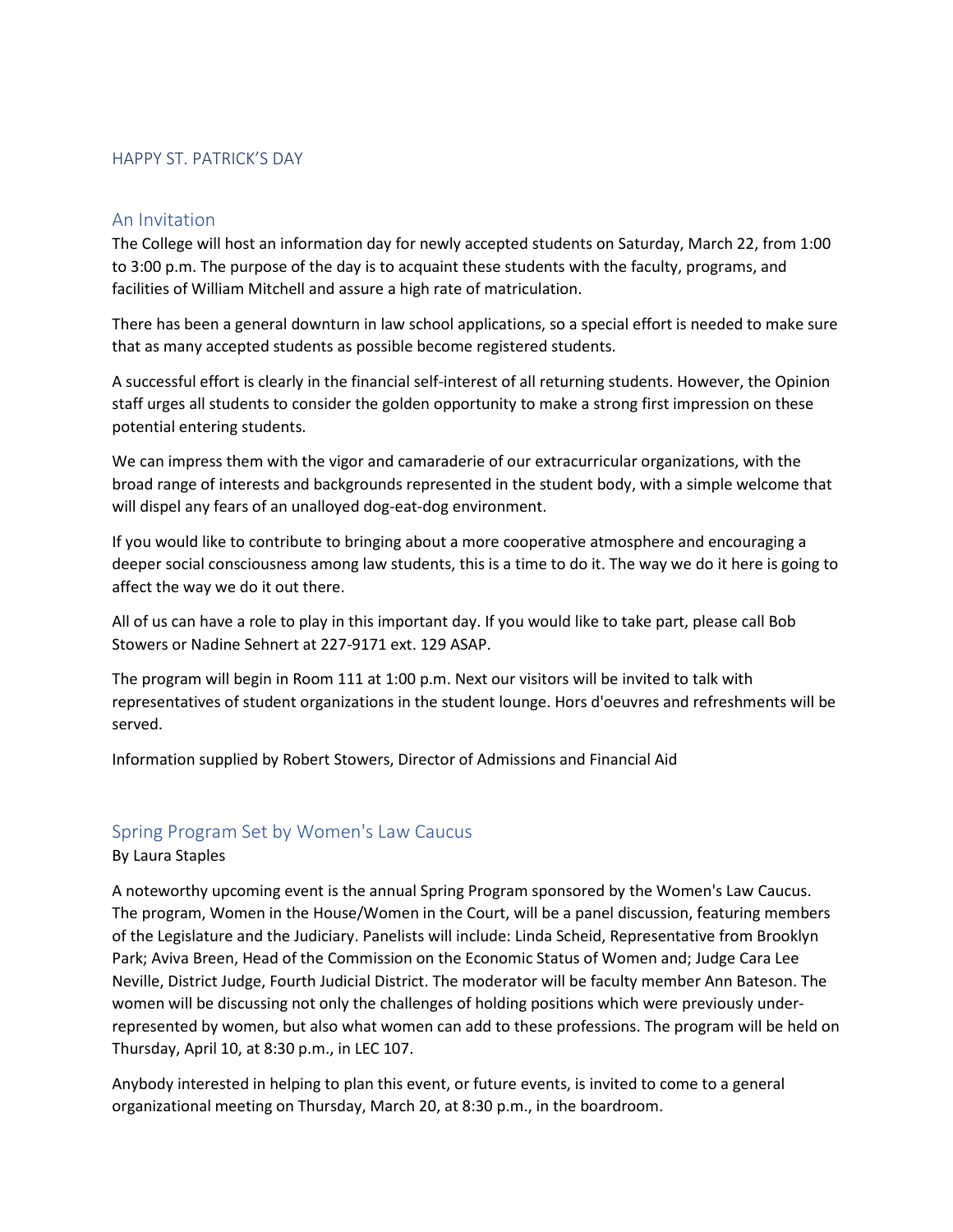#### Image

Stylized images of four women.

## Students Split Vote on Parking Lot

Below are tabulated the results of the February 25 and 26 poll of students and faculty on the proposed parking lot. The total student population as of the eighth week of Spring semester 1986 was 1040. The total number of votes cast was 568(1) or 54.6% of the student-population.

|                   | Raw Vote | % of Total Vote | % of Total Pop. |
|-------------------|----------|-----------------|-----------------|
| Strongly in favor | 180      | 31.7%           | 17.3%           |
| Mildly in favor   | 90       | 15.9%           | 8.7%            |
| Don't know/care   | 29       | 5.1%            | 2.8%            |
| Mildly opposed    | 61       | 10.7%           | 5.9%            |
| Strongly opposed  | 208      | 36.6%           | 20.0%           |
| Totals (2)        | 568      | 100.0%          | 54.7%           |

Staff Faculty: Total Votes Cast – 29(3)

|                   | Raw Vote | % of Total Vote |
|-------------------|----------|-----------------|
| Strongly in favor | 17       | 58.6%           |
| Mildly in favor   |          | 17.2%           |
| Don't know/care   | 0        |                 |
| Mildly opposed    | 3        | 10.3%           |
| Strongly opposed  | 4        | 13.8%           |
| <b>Totals</b>     | 29       | 99.9%           |

(1) Three ballots were tossed out because they were ambiguous. Year 1, Section 3 ballots were not turned in.

(2) If all "favor" votes and all "opposed" votes are respectively combined, the vote is 270 for and 269 against.

(3) The staff/faculty vote was impromptu, so it is more interesting than reliable.

Note: The age, gender and year information was supplied somewhat erratically. Some type of demographic voter profile will be extrapolated by mid-April, but it will not be as broadly-based as had been hoped. For those who cooperated, we thank you; to those who weren't asked. we apologize; for these who wrote editorials, your existence is confirmed, if that's any consolation.

## VIEW FROM THE TOWER

### Ban the Ethics Exam

(this article contains footnotes)

By Prof. Doug Heidenreich

Every applicant for admission to the Minnesota bar must take and pass, in addition to the regular bar exam, a multiple-choice, 50-question examination in Professional Responsibility. 1 The requirement is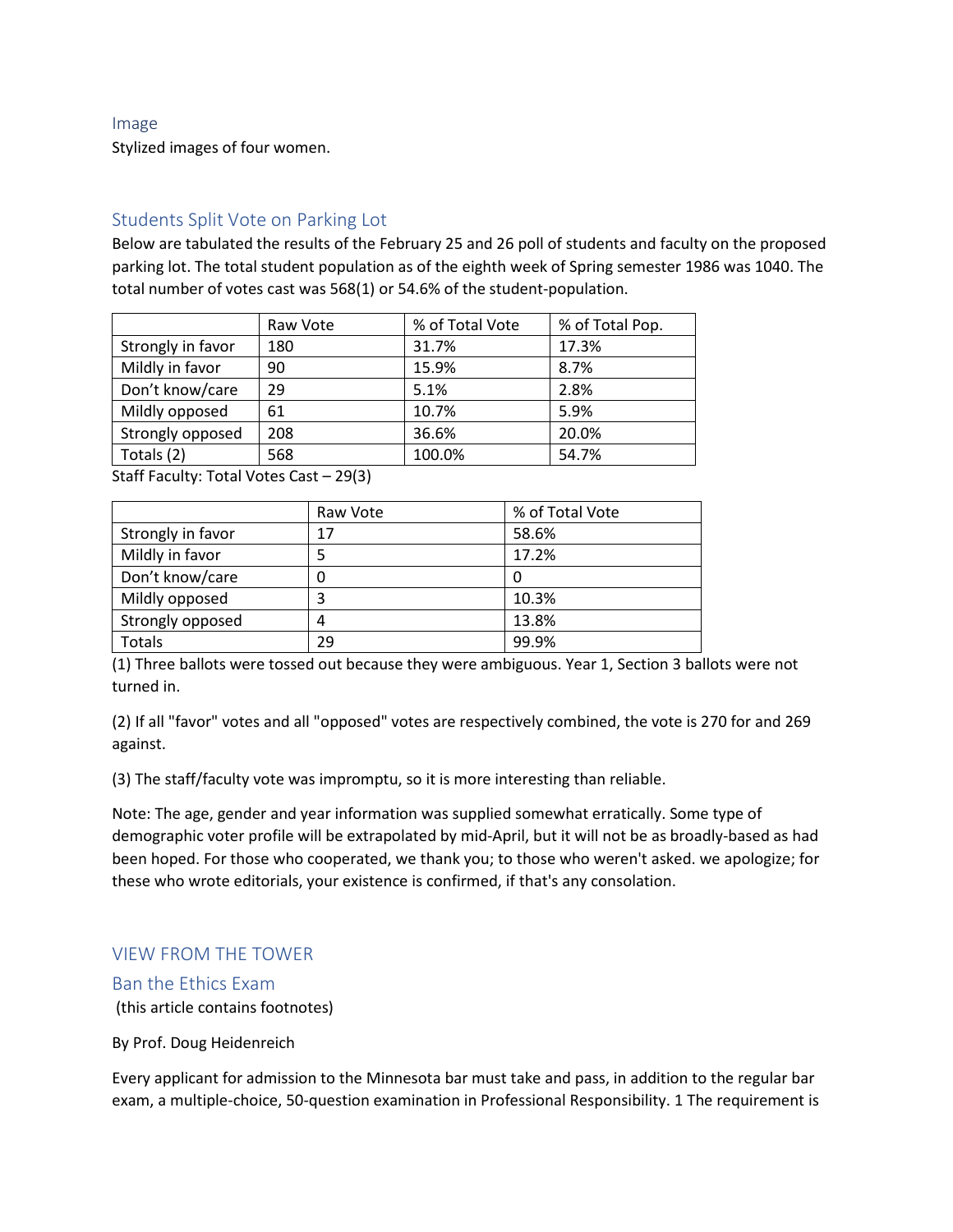not only ineffective, it is insidious. The Minnesota Supreme Court and the Board of Law Examiners should stop administering the professional responsibility exam. 2 Furthermore, the court should stop requiring that some lawyers who are being disciplined take and pass the professional responsibility exam. 3

The exam is bad for two reasons: the "answers" are sometimes wrong and, more important, the exam teaches new and old lawyers alike that the appropriate standard of "ethical" conduct is adherence to arbitrary rules. 4 If the lawyer walks close to the line but does not step over it, she or he will not be disciplined. Thus, the message that the court sends to all of us is that a lawyer's conduct is to be measured strictly by adherence to rules of positive law as promulgated by the court. The lawyer who adopts this as the standard for appropriate conduct will perpetuate and enforce the popular perception of lawyers as comer cutters and tools of unscrupulous clients.

In the wake of the Watergate episode 5 many writers urged American law schools to institute special ethics courses or to make other efforts to require training in Professional Responsibility. 6 Some law schools grudgingly complied 7 but the cycle of concern for education in ethics or professional responsibility now seems to have reached its nadir. The seed money grants and the articles will be with us again after the next public scandal in which lawyers are deeply involved.

Let me address the first of my points of criticism of the multi-state exam requirement: the "answers" are sometimes wrong. In the pamphlet provided to potential applicants for the exam there are 25 sample exam questions. The questions are similar to those of the exam that the applicant will take; the booklet advises the applicant to study the practice exam as a way of preparing for the real thing. 8

Among the questions is this one:

Questions 11-13 are based on the following fact situation.

Client retained Attorney to institute an action against Defendant for breach of contract. The retainer agreement provided for a nonrefundable fee of \$1,000, which Client paid, and a charge of \$50 per hour for services rendered in connection with the matter. Attorney spent eight hours preparing a complaint for filing, reviewing Client's files and making an independent investigation of some facts in Client's case. Attorney became convinced that Client's recollection of the facts was faulty and that Client would not prevail in a lawsuit. The statute of limitations will run on Client's claim in one week. Attorney wishes to withdraw without filing suit. Client insists that Attorney at least file the complaint in the matter before withdrawing.

The very existence of the exam and the reliance on it by the examiners and the court teaches the wrong thing.

### Question 13

If Client admits that his story was untrue and Attorney withdraws with Client's consent, is it proper for Attorney to keep all or any part of the \$1,000 retainer that Client paid?

A. Yes, the entire \$1,000 if \$1,000 was a reasonable nonrefundable retainer.

B. Yes, but no more than \$400 for the eight hours of her services.

C. No, if Attorney withdraws without filing suit.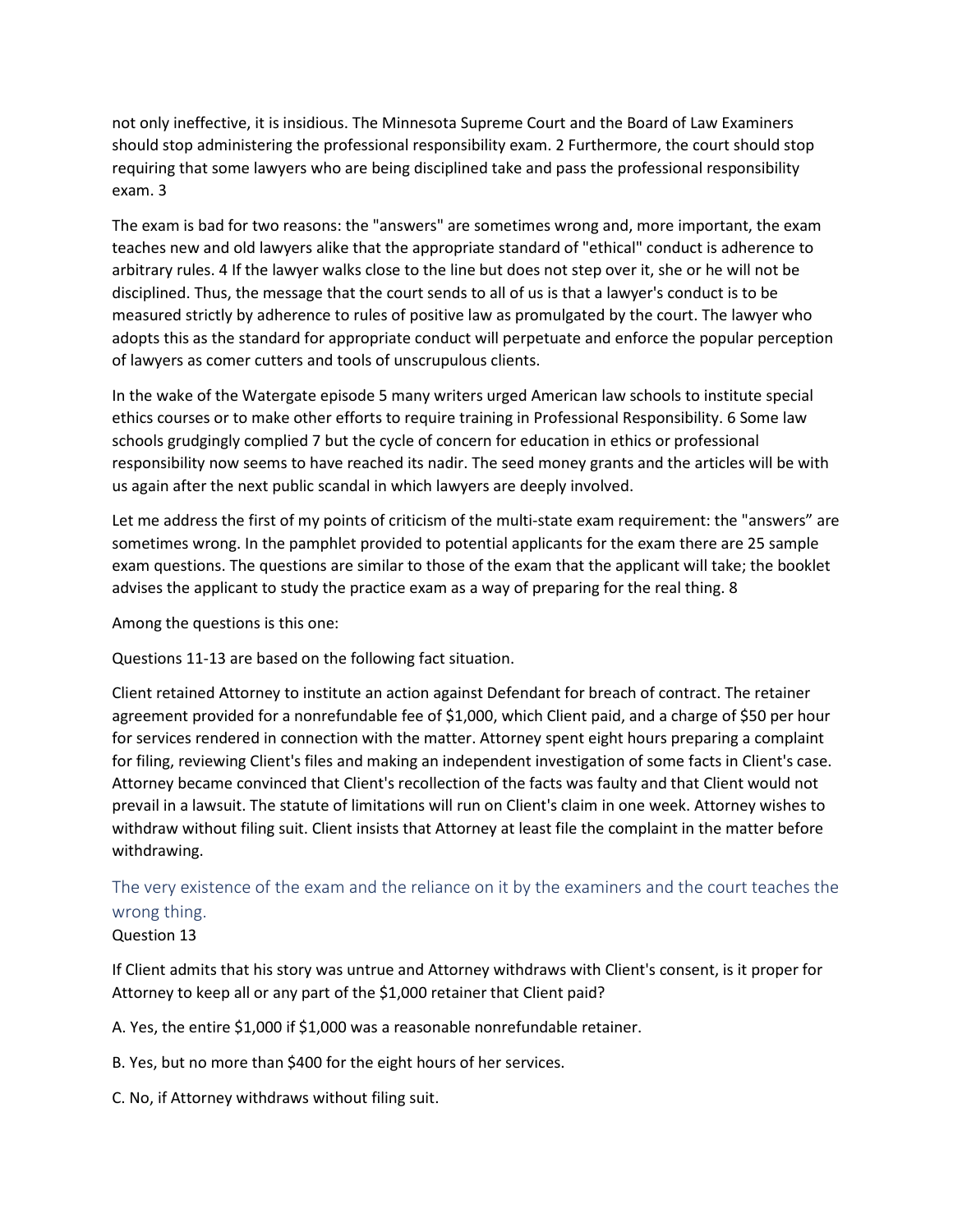D. No, because Attorney withdrew from further representation of Client.

The "correct" answer given in the key is (A): that is, the examinee is supposed to assume that "nonrefundable retainers" are valid and enforceable, at least under some circumstances. If a nonrefundable retainer can ever be valid (which is doubtful), the question and its answer are at best deceptive and, more realistically, wrong. 9 Any decent examinee could only conclude that (B) is the appropriate answer. The question virtually teaches the examinee that what is indefensible morally or ethically or, indeed, under any reasonable interpretation of the rules, is, or at least may be, okay.

## The cycle of concern for education in ethics... seems to have reached its nadir.

The defender of the exam might argue that it is improper criticism to pick on a couple of specific questions that might be misleading or even wrong. After all, the questions are subject to constant scrutiny and review. 10 It would be easy enough to get rid of the offending questions. Why throw out the baby with the bathwater? 11

The response brings me to the related but more serious second point of criticism. The very existence of the exam and the reliance on it by the examiners and the court teaches the wrong thing. No lawyer, or any other citizen, can live his or her life blindly adhering to positive rules promulgated by the legislature, the court or anyone else.

By teaching that moral and ethical issues can be resolved by a fine reading of the language and that fact situations should be analyzed by a hair-splitting scrutiny of the words of the rules we are telling lawyers that they should practice their profession in just this way. If a client plans to commit a crime and we learn about it, we may disclose the client's intention (that is, we will not be disciplined if we do) so long as the crime probably will involve death or serious bodily harm to a third person. If the crime involves something less than this we may not so disclose (that is, we would be disciplined if we were to do so). 12 End of problem. Next case. Pernicious nonsense.

Of course, any lawyer can answer questions about the rules governing fee disputes 13 or about representing two parties with obviously divergent interests 14, but the ability to answer these questions does not tell the examiners or the court or anyone else what the lawyer's moral and ethical bent might be. If all that the examiners learn is that the lawyer knows that the rules prohibit stealing a client's money the entire enterprise is a waste of time.

What to do? Should we return to essay bar exam questions 15 about professional responsibility? Should we abandon the subject altogether? Can we examine in such a way as to determine the lawyer's moral approach? If we can, should we do so? In answer to these questions I suggest the following:

1. We should include issues of professional responsibility in the substantive bar exam questions. These issues should be relatively subtle and open ones that the examinee can discuss carefully within the timeframe of the questions.

2. The grading of these issues should not reflect adherence to a strict interpretation of one of the Rules of Professional Conduct but should evaluate the examinee's depth of concern and understanding of a moral dilemma that a lawyer might encounter.

3. If we are right in our assumption that we can evaluate a person's ability to analyze and to apply general legal principles to a substantive legal issue (and we may not be right in that assumption - but if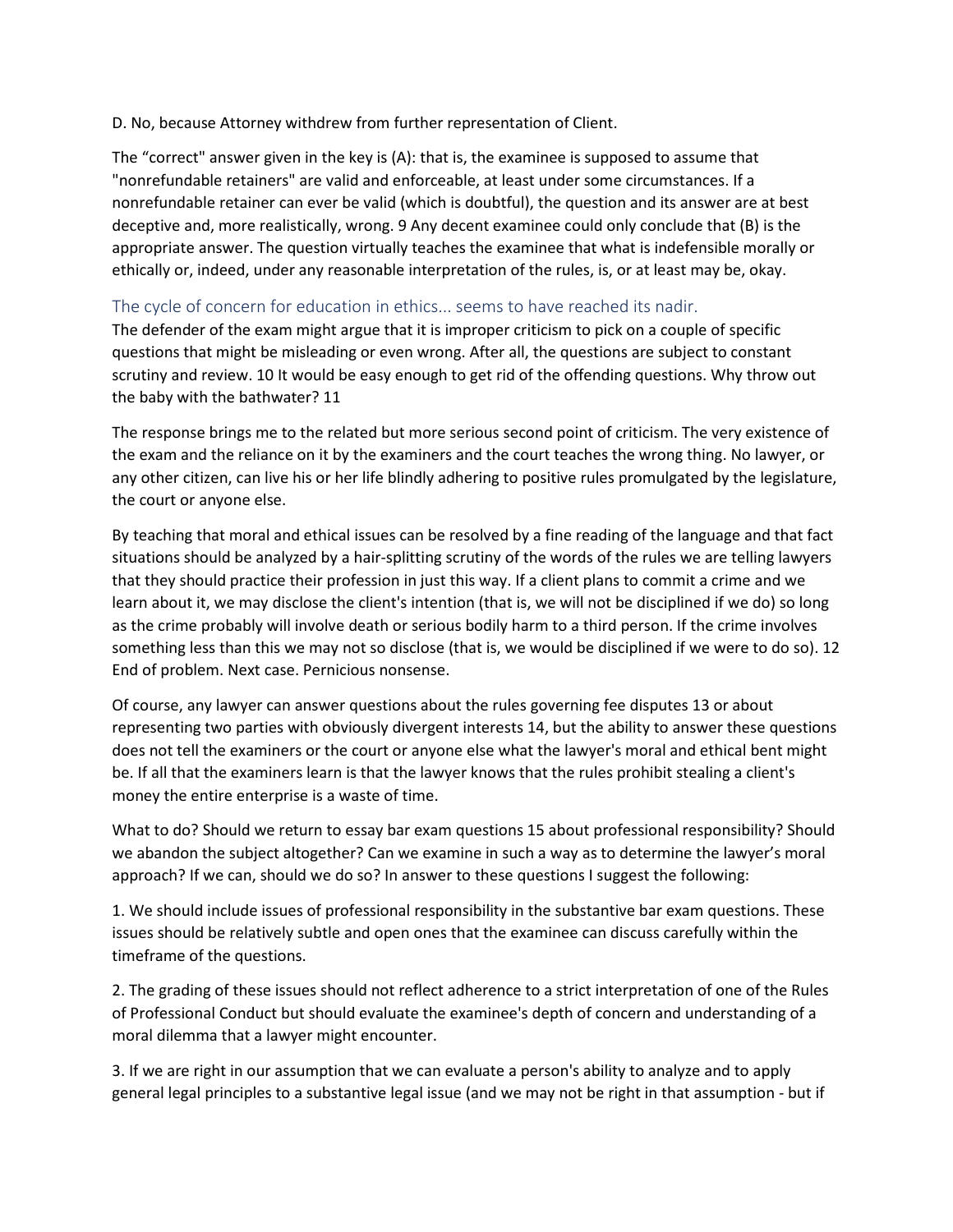we are not, we should abandon the entire bar exam) it is no less likely that we can examine to determine the potential lawyer's moral orientation.

The question virtually teaches the examiner that what is indefensible morally... may be OK. The hard questions I have not yet raised: if we do learn that a potential lawyer is an incipient shyster, what can we do about it? Can we refuse admission to a person who has yet to be caught in unsavory conduct because we have determined that his basic approach to life and to law practice is a tawdry one? Would such an approach meet constitutional standards? Would it be likely misused to exclude from the bar minorities or those of unpopular political persuasions? 16

Whatever the answer to these questions, one thing is clear: we are doing it wrong now.

## **NOTES**

1. Rule II of Minnesota Rules of the Supreme Court for Admission to the Bar says that a would-be lawyer must have "taken an examination on the Code of Professional Responsibility [probably the rule will be amended to refer to the Rules of Professional Conduct] given under the auspices of the Multistate Professional Responsibility Examination Committee of the National Conference of Bar Examiners and received thereon a minimum grade as determined by the Minnesota Board of Law Examiners."

2. While the examinee must have received [at least?] "a minimum grade" on the exam, "[t]here shall be no limit to the number of times an applicant may take this test."

3. See, e.g., In re Luther, 374 N.W. 2d 720 (Minn. 1985) in which the respondent, a practicing lawyer, was required by the court not only to "take and pass the professional responsibility portion of the multistate bar examination" but to "successfully complete a course in professional responsibility at an accredited law school."

4. The National Conference of Bar Examiners 1986 Information Booklet for the Multistate Professional Responsibility Examination (Booklet) contains Sample Examination Questions that are "similar to those contained in the MPRE." Of the 25 sample questions, 9 raise the question whether described conduct would make the lawyer "subject to discipline." Fifteen questions ask whether it would be "proper" for a lawyer to do or not to do certain things. One asks whether a lawyer "should" withdraw from representation in a described situation. The differences in the concepts are subtle; all refer to adherence to the Rules of the Code of Professional Responsibility or the Ethical Considerations of the Code, or to the Model Rules of Professional Conduct, their Preamble and Comments. See Booklet at p.5.

5. This term will sound faintly archaic if it is not downright mysterious to many readers.

6. See D'Amato, Watergate and Legal Education: A Comment, 27 J. Leg. Ed. 592 (1975) for comments on that suggestion.

7. The American Bar Association Standards for Approval of Law Schools requires approved schools to "require of all candidates for the first professional degree, instruction in the duties and responsibilities of the legal profession. "The law schools are not required, however, to have a separate course to meet this standard. Standard 302. (a) (iv).

8. "Read and answer [the sample questions] to familiarize yourself with the kinds of questions contained in the examination." Booklet at p. 21.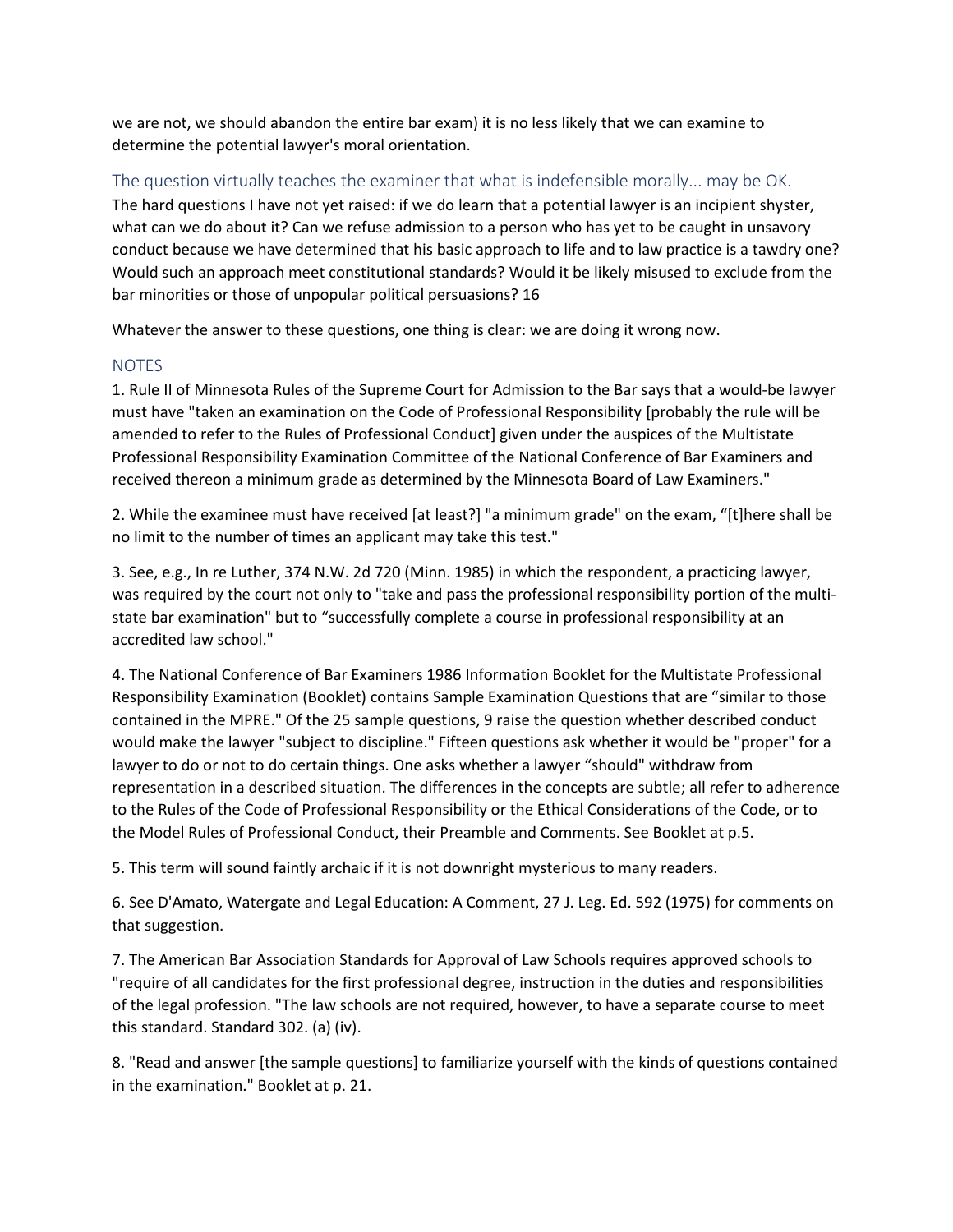9. The curious can read my letter on the subject to the editor of Bench and Bar and the material there cited in Bench & Bar of Minnesota, Volume 42, No. 5, May/June 1985 at p. 8.

10. See Booklet at page 19.

11. Lawyers are fond of hackneyed phrases like this (consider also "Pandora's Box," "a windfall," "opening the floodgates." "the slippery slope," etc.).

12. See Model Rules of Professional Conduct, Rule 1.6(a) and (b)(1). Note, however, that Minnesota has retained as its version of Rule 1.6 the language of Rule 4-101 of the Code of Professional Responsibility that allows the lawyer to reveal "the intention of a client to commit a crime."

13. See sample question 7, Booklet at p. 26.

14. See Sample question 17, Booklet at p. 31.

15. In February, 1978, contrary to the recommendations of members of the William Mitchell, University of Minnesota and Hamline faculties, the Board of Law Examiners began to examine on professional responsibility by means of objective, multiple choice questions. Before this ill-advised change the bar exam had included an essay question on the subject.

16. There is a long history of efforts by bar examiners in some states to exclude those with political affiliations of which they disapprove. See, e.g., Baird v. State Bar of Arizona, 401 U.S. 1 (1971).

# Think Spring!

# Graduation Plans Taking Shape SPEAKER TO BE CHOSEN By Nancy Wiltgen

Plans for June graduation are now in full swing. It will be held on June 8th, 1:30 p.m., at the I.A. O'Shaughnessy Auditorium, College of St. Catherine. Each graduate will receive 6 or 8 tickets for guests. The number of tickets available depends on the number of graduates. The class size now is approximately 210 but only 190 to 200 will graduate, for various reasons.

Steve Krum, Special Events Coordinator for the College, handles the administrative functions for graduation. All graduation questionnaires and cap and gown orders were to be turned in to his office by January 31. As of this writing, 30 to 40 members of the class had not turned in this information. To plan properly and avoid any last-minute problems, he needs to know who will walk in the ceremony, the name to be printed on the diploma, any special needs of a graduate, the correct size for caps and gowns.

Krum is working with the student graduation committee on other details of graduation. The committee consists of Dianne Cohn, Karen Cole, Kathleen Corley, Maron Fenico, Peter Warner, Betsy Keyes and Clark Griffith. They will decide on music for graduation and the reception afterward, the food to be served at the reception, and the other smaller details that go into graduation. According to Krum, the committee will tell him what they want and he then will implement those plans.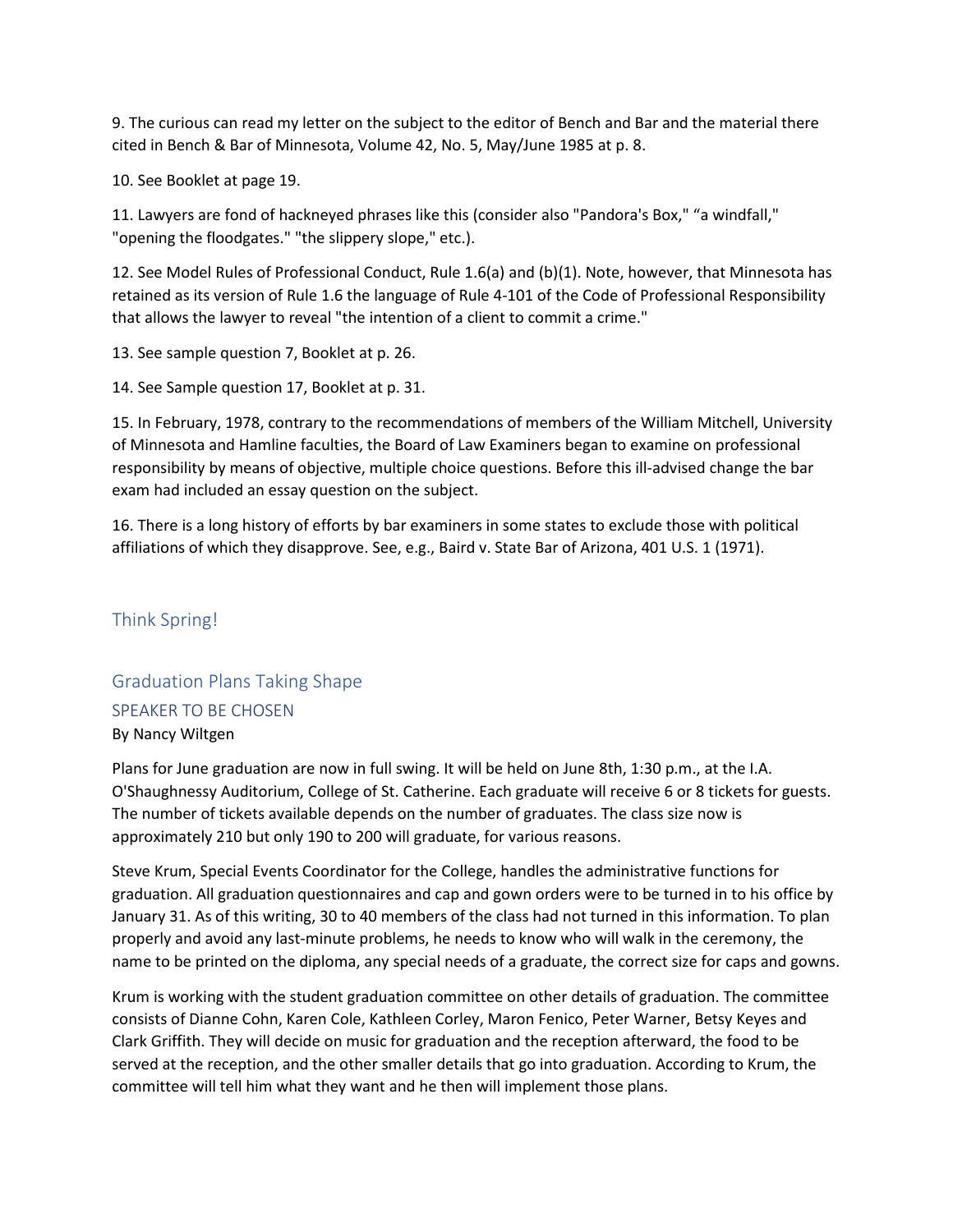The graduation committee will soon be polling the graduating class in order to select the faculty members who will do the hooding and give the "charge to the class." After the poll is taken, one fulltime professor, one adjunct professor and one woman professor will be selected based on the number of votes received. The professor receiving the most votes will give the "charge to class," and the other two will do hooding.

The committee may also be surveying the class regarding student recognition awards. The graduates would select a certain number of their classmates for recognition at graduation of their contributions to the class and the school.

Probably the most important function of the graduation committee is providing advice on the speaker for graduation. Dean James Hogg stated that he wants as much information as possible from students. He would like to know what people want and need for graduation and says that the SBA should act as a link between students and his office. Unfortunately, the SBA did not form a viable student graduation committee early in the first semester, and as a result, student activity in the speaker selection process has not been as strong or diverse as it might have been.

The SBA did not publicize the formation of the graduation committee and originally formed one only by word of mouth. Several students interested in participating in the process attempted to participate on that committee without success, so they formed their own committee. According to Matt Downs, Dean of Academic Affairs, there were different committees in existence last semester, but now there is one consolidated committee. That committee is taking a unified approach to decision-making and is fairly representative of the class as a whole.

The committee has selected the theme "Law, Power and Social Responsibility" for graduation. Kathleen Corley stated that the speaker should be someone with prestige, influence and power, a good speaker, able to address the topic, have experience with social responsibility, and be an individual of local interest. Clark Griffith said he believes that the speaker should be a person from the non-legal community, someone who can help the school in its search for financial aid and provide entry into the business world. Because the class is so diverse, it will be impossible to find a speaker who will please everyone completely, so a sort of "balancing test" can be applied to these criteria to find speaker who can address the class as a whole.

A list of proposed speakers has been submitted to Dean Hogg. Contrary to what some students believe, Dean Hogg is the person who extends the invitation to a speaker, not the Board of Trustees. Both Dean Hogg and Dean Downs said that the Trustees' role in planning for graduation is minimal. There is no "hidden agenda" for graduation or for the speaker. There are practical limitations on selecting a speaker, such as a reasonable potential to get a suggested person. In addition, because the speaker is usually given an honorary degree, everyone concerned should be comfortable conferring that honor upon her or him. The administration has given its assurance that it will do its best to honor the list of suggested speakers submitted by the committee.

All of the people interviewed for this article agreed that graduation is a celebration for those students who have completed their formal legal education. Graduation is also a public event which should help to enhance the prestige of the school. Griffith sees graduation as an event which can bring glory to the college as a celebration of its future and its purpose. He believes the college should use graduation and the honors bestowed upon the speaker to improve itself.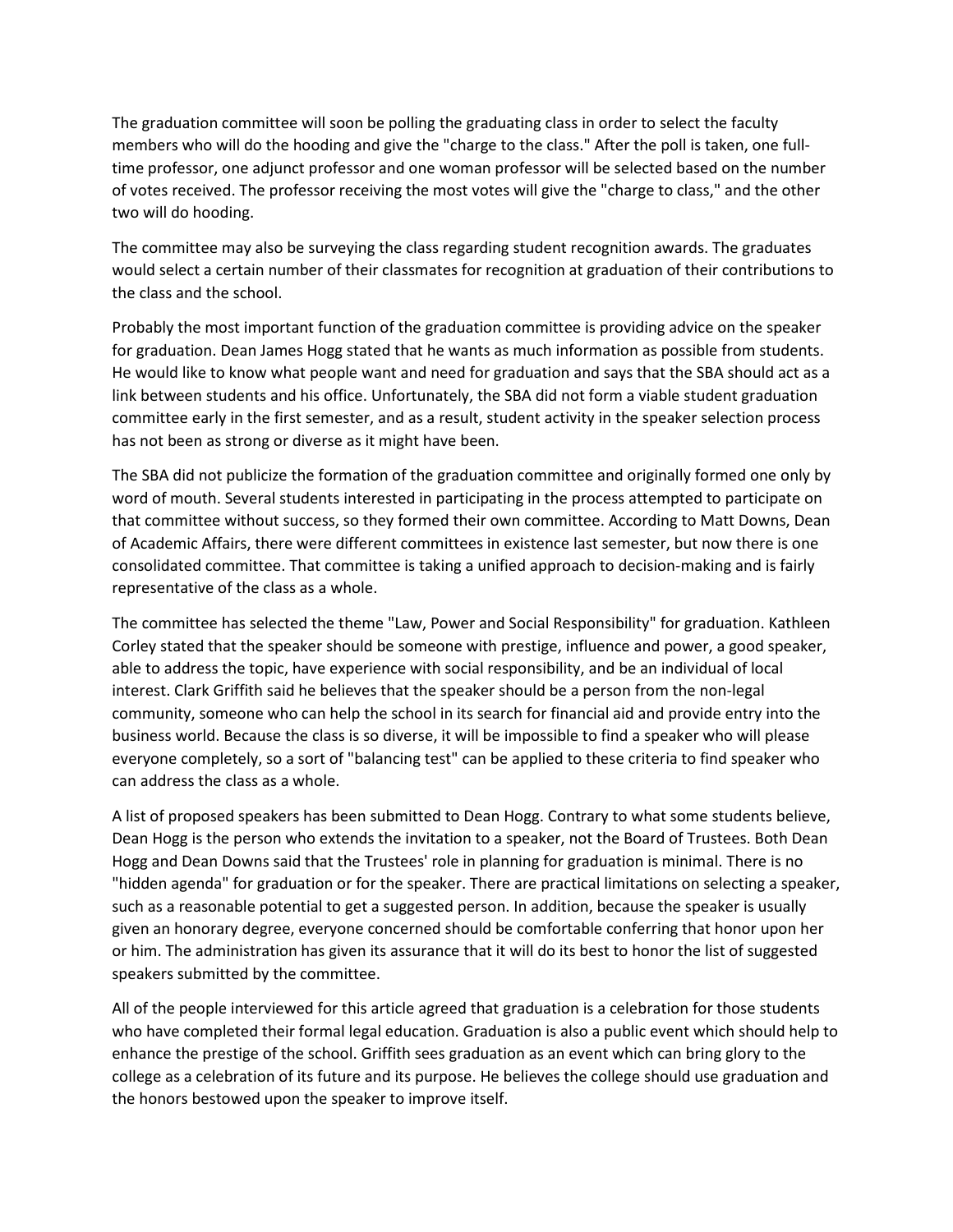An area of concern earlier in the semester was the location of graduation. In December the administration learned that the Ordway would not be available in June, and Roy Wilkins Auditorium was selected instead. Dean Hogg said he thought that decision had been made with student advice. When he became aware of the negative student reaction to that site, he immediately planned to change it. According to Griffith, the SBA was active in shifting the location of graduation to the I.A. O'Shaughnessy Auditorium.

Dean Hogg stated that graduation is not necessarily confined to St. Paul and that there are no set requirements for graduation. Practical objectives guide the selection process. The place for graduation must be attractive, suitable for the pomp and ceremony of the occasion. It must have a stage, room for a large audience, proper acoustics, and parking. Nearby should be a place for lunch beforehand with the distinguished guests and a place for the reception afterward. And there must be room for the behindthe-scenes activity, such as organizing and marshalling the trustees, faculty and graduates.

## A Journey Into the Future

## From a news release.

(Saint Paul, Minnesota) - On Friday, March 21 at 8:30 p.m., Actors Theatre will open Trakker's Tel, an odyssey into the future created by Composer Randall Davidson, Visual Artist Janie Geiser and Director D. Scott Glasser with the Actors Theatre Company. The production will run through April 12.

Set in the distant future, this exciting adventure depicts the life and culture of a tribe that has survived a worldwide chemical disaster. Diggers by nature, this tribe unearths a series of artifacts which are assigned meaning and significance. As they dig to uncover the past and discover a future, they are confronted by dreams, a wandering group of performers and a disturbed outsider.

Trakker's Tel is a journey into the future that reveals much about today's society as well as the formation of societies in general. It provides a provocative visual example of how a society's traditions, mores, values and superstitions can strengthen or weaken its structure. Music, puppetry and language. will combine to create an extraordinary theatrical event at Actors Theatre.

Support to underwrite this special collaborative project has been provided by The Northwest Area Foundation, The Minneapolis Foundation, The Henson Foundation and The Jerome Foundation.

Preview performances are scheduled for Thursday, March 20 at 7:30 p.m. and Friday, March 21 at 1:00 p.m.

Regular performances are Wednesdays and Thursdays at 7:30 p.m., Fridays at 8:30 p.m., Saturdays at 4:30 & 8:30 p.m. and Sundays at 7:00 p.m. A Tuesday performance is scheduled for April 1 at 7:30 p.m. A Sunday matinee is scheduled for April 6 at 2:00 p.m.

Ticket prices for Trakker's Tel range from \$7.00-\$16.00 depending on seat location and day of performance.

For reservations and more information, contact the Actors Theatre Box Office at 28 West Seventh Place, Saint Paul, Minnesota, 55102/(612)227-0050.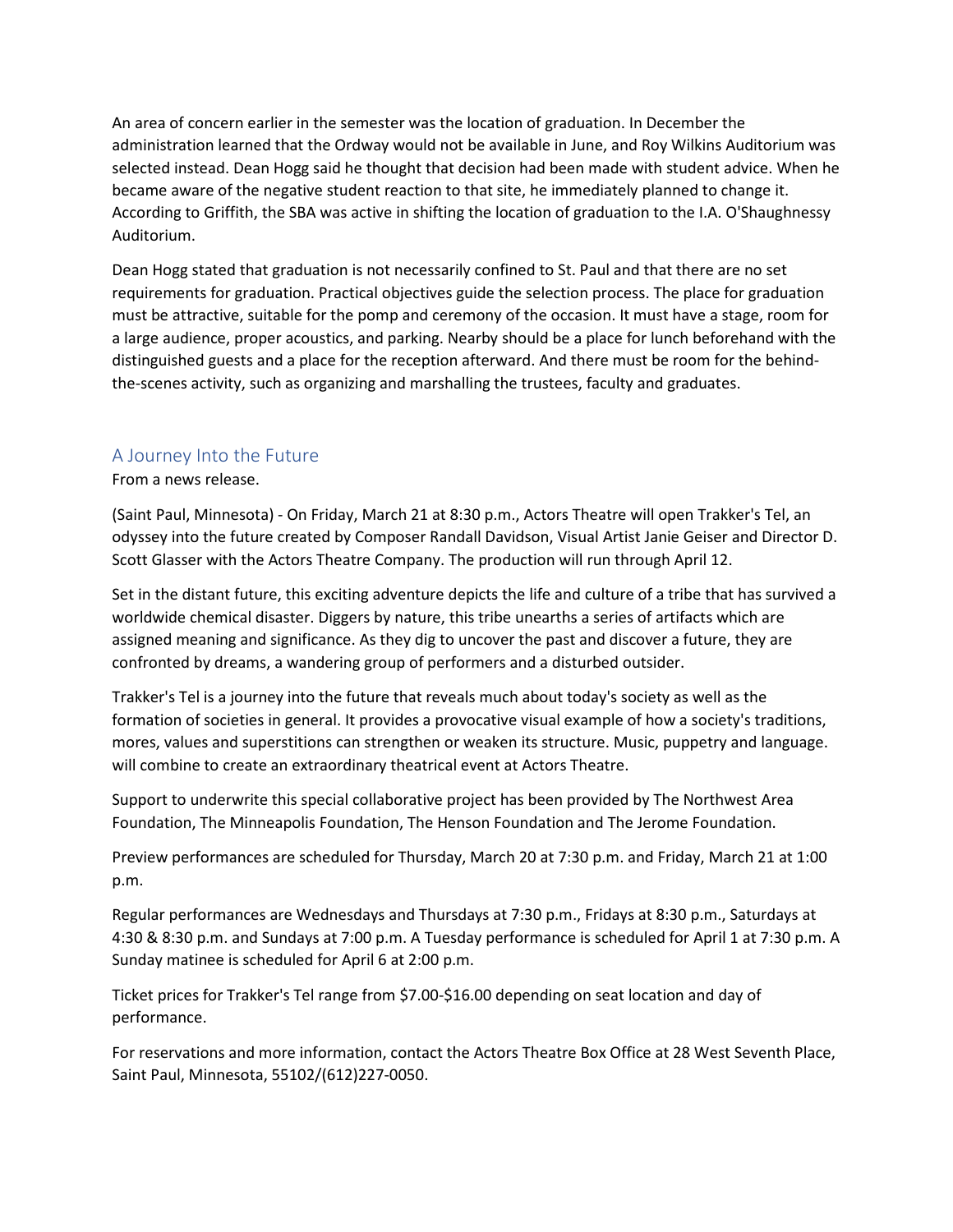# WHAT DO YOU THINK?

Photos and interviews by Pat O'Donnell.

## Q: What do you like the most or the least about attending William Mitchell?

Bill Lad, fourth year, sec. 2: "l guess I like the legal environment, the diversity of the students. You get to meet people from a lot of walks of life."

Becky Havlisch, first year, sec. 3: "The thing I like the least is having to work and go to school. But that is no one's fault but mine. I like the variety of people that you meet here. You're kind of isolated in your own profession before you come here, but there's diversity here. I do hate the parking situation here."

Kathleen Corley, fourth year, sec. 1: "What I like best is that it's a night school, which allows me to be a student with people my own age, and which allows me to benefit from full-time instructors and adjuncts. And what I don't like about the school is the apparent lack of responsiveness to student needs and concerns."

Jeff Brown, second year, sec. 3: "What I've found kind of amusing, you might say, is the pretentious attitudes of people here, and it's covered with the competitive edge you find here. And it's pretty unnecessary because once you've locked yourself into a position, you're committed."

Nancy Wiltgen, fourth year, sec. 2: "The thing, I like the best is the faculty members - full-time and adjunct. They give us the best of both worlds, and I think they sincerely care about their students."

Mary Laue, first year, sec. 3: "Night school is advantageous, I think, because you're going to school with a group of people with different backgrounds - not like college where you were going to school with a group of people who were all the same age, all expecting to get out at the same time. Here it's not so homogeneous. People have real-life experiences. Sometimes in class we'll be talking about something in a case, and it will turn out to be someone's profession in the class."

Bill Pugh, second year, sec. 4: "l like the schedule. I moved here specifically because it is a night program. I came here from North Dakota, and that's the only reason I came - because there is no other night program around even close."

## Image

Photographs of Bill Pugh, Bill Lad, Becky Havlisch, Mary Laue, Jeff Brown, Kathleen Corley, and Nancy Wiltgen.

## Talent Show

7:30 FRIDAY MARCH 21 Room 111 (Auditorium)

- Comedy
- Song
- Bagpipes by Dean Hogg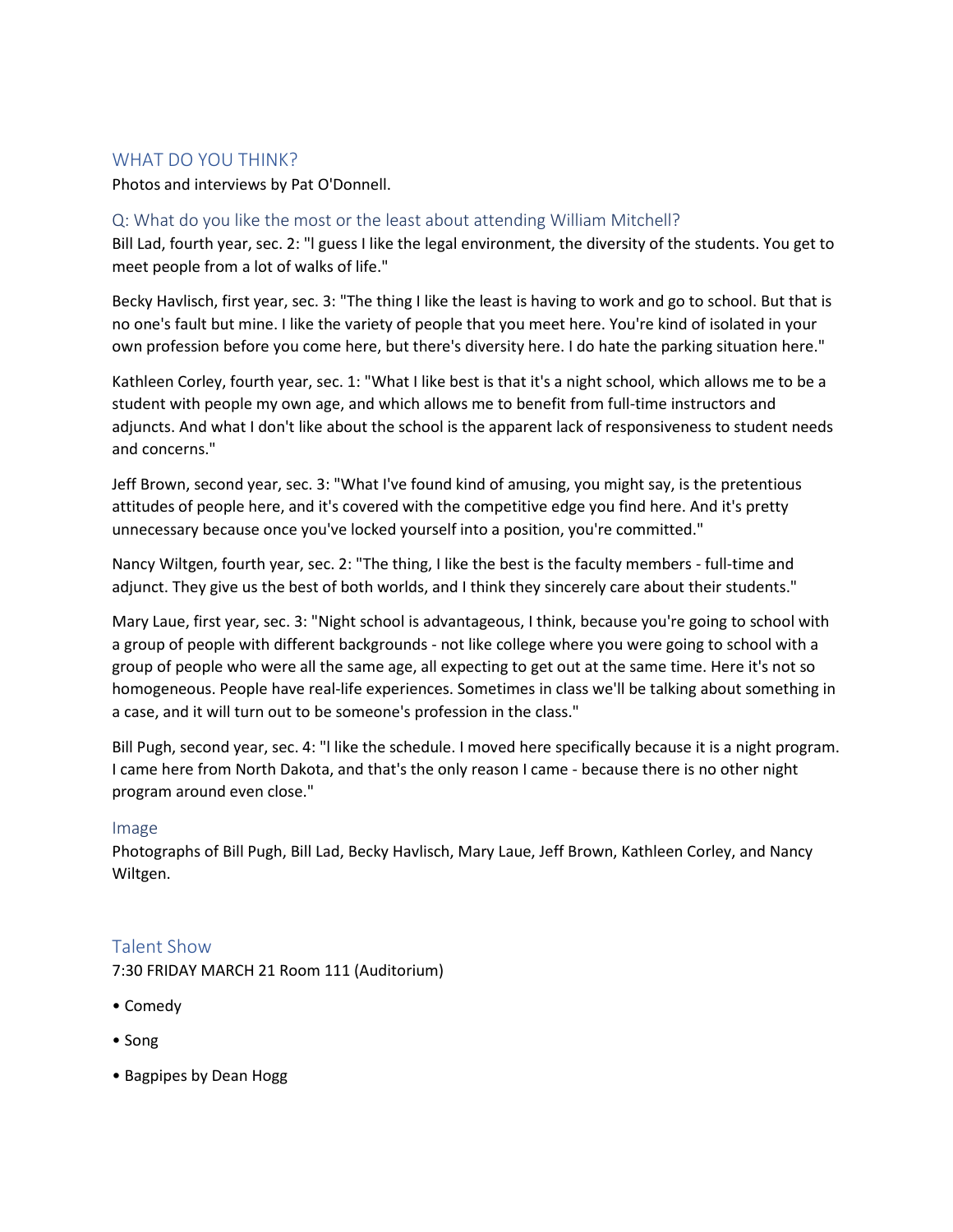- Dance Troupe with Dean Brooks
- M.C. Prof. John Sonsteng

## Ecumenical Aid to Counter Contra Support

A coalition of religious leaders has announced a national year-long campaign to raise \$27 million dollars in humanitarian aid for the people of Nicaragua in 1986. This effort, called the "Quest for Peace," is a direct challenge to the U.S. Congress which voted last June to send \$27 million to the contras who are seeking to overthrow the Nicaraguan government.

The ecumenical aid campaign was announced by Bishop Thomas J. Gumbleton, Archdiocese of Detroit; Rev. John W. Pyle, Washington Episcopal Cathedral; Sister Marjorie Tuite, OP, Director of Ecumenical Action for Church Women United and National Coordinator of the National Assembly of Religious Women; Clare Feinson, New Jewish Agenda, and Rev. William R. Callahan, Co-Director of the Quixote Center and Coordinator of Quest for Peace.

The Quest for Peace campaign is a broad coalition of 72 groups and individuals from 27 states and D.C. The ecumenical nationwide campaign has already shipped \$9 million in aid, equivalent to the same amount released thus far to the contras from the State Department's Office of Humanitarian Aid. The campaign was initiated by the Quixote Center, a national Catholic justice and peace center, 3311 Chauncey Place #301, Mt. Rainier, MD 20712. Contact them for information on how you can participate.

From Witness for Peace Jan./Feb. 1986

William Mitchell Talent Show

BENEFIT FOR WMCL CHILD CARE

7:30 FRIDAY MARCH 21

Room 111 (Auditorium)

PREVIEW OF ATTRACTIONS

- Comedy
- Song
- Bagpipes by Dean Hogg
- Dance Troupe with Dean Brooks
- M. C. Prof. John Sonsteng

Ticket prices based on sliding scale - approximately \$3.00

Tickets available at the door or in advance in student lounge.

FREE REFRESHMENTS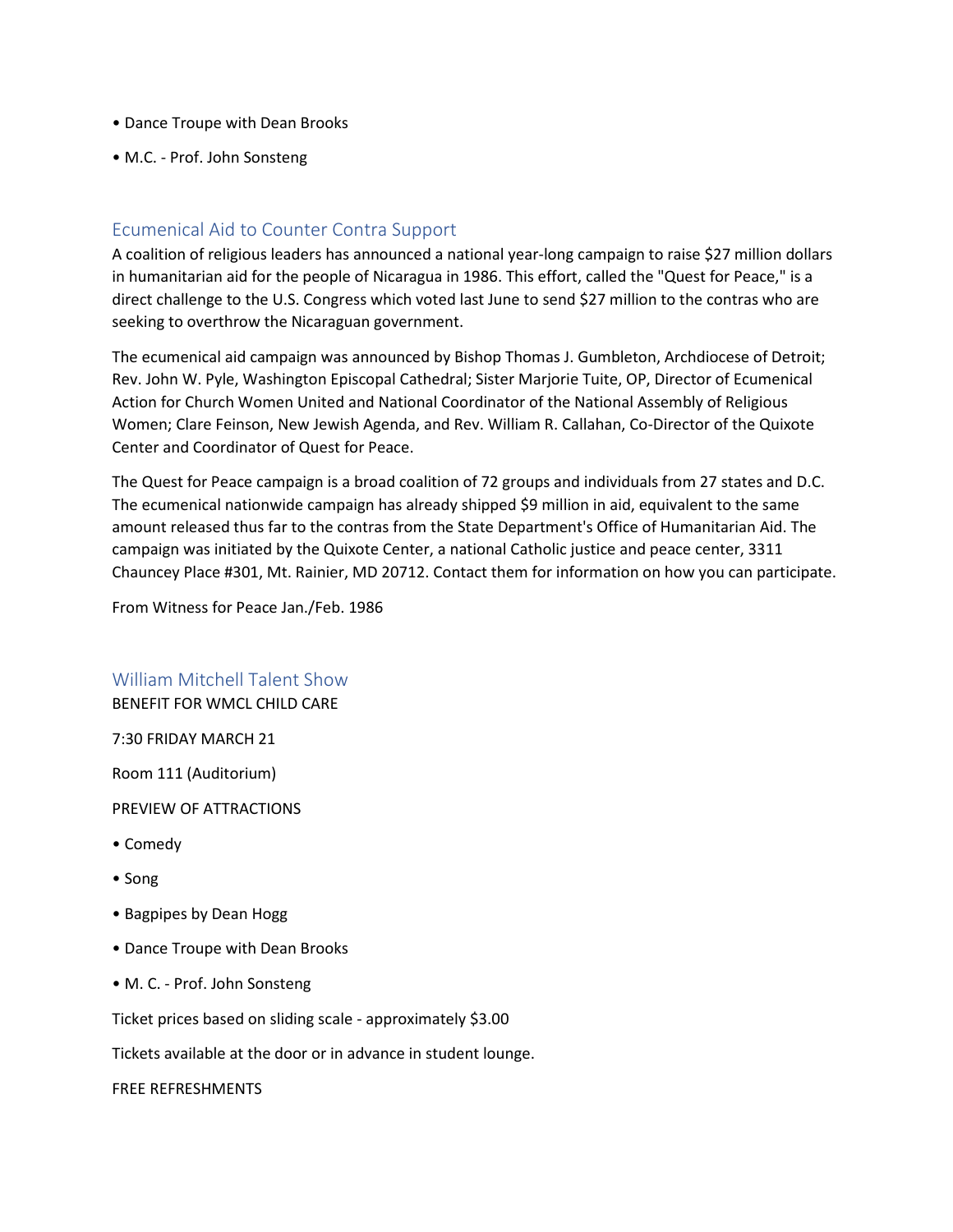# Disabled Veterans Hit by Cuts

From a news release.

The Veterans Administration announced recently that payment adjustments will be necessary in some of its entitlement programs to successfully implement the Balanced Budget and Emergency Deficit Control Act of 1985.

Assistance for vocational rehabilitation trainees will be reduced by 13.1 percent or a monthly reduction of \$41 for a single veteran training full time.

In addition, grant payments for Specially Adapted Housing will be reduced by 8 percent. Maximum grant payments for automobile and adaptive equipment will drop from \$5,000 to \$4,600.

The agency also announced that it will impose a 10 percent reduction on the payment of allowances for burial, burial plots, and headstones.

According to VA officials, the reductions will remain in effect through Sept. 30, 1986, the end of the current fiscal year. The agency's 1987 budget restores the affected payments to their original levels.

### Image

Four panel cartoon of the back of a man's head. In the first three panels he ready a series of case names, Lawrence V Fox, Hawkins V McGee, etc. His head slowly sinks down and in the last panel falls asleep, the Vs in the case names having transformed into birds.

By Nokie

# Patronize Our Advertisers!

### Image

A line of graduates waits to be served by Ronald McDonald. One looks sadly at his tray. Another says to him "I know you're disappointed in not graduating at the Ordway, but just wait till you taste your Happy meal.

By Tim Helgesen

## Advertisements

### New Outlines for Finals… and for the Bar Exam

If you are taking a class in one of the following courses, up-to-date Minnesota Bar Review/BRI outlines are available.

• Administrative Law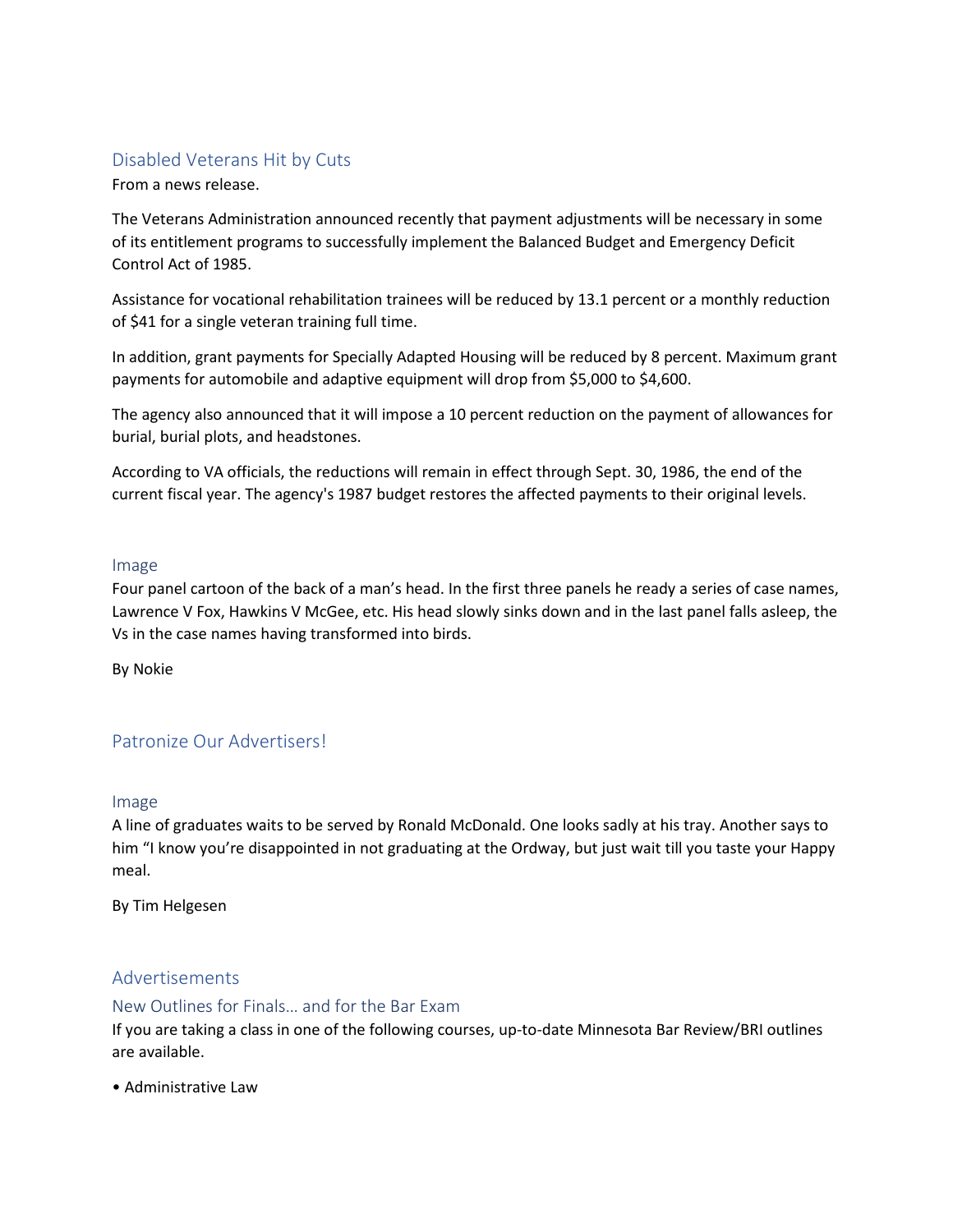- Business Organizations (Corporations)
- Civil Procedure
- Commercial Transactions
- Constitutional Law
- Contracts
- Criminal Law
- Criminal Procedure
- Estates and Trusts
- Evidence
- Income Tax
- Negotiable Instruments
- Property
- Remedies
- Torts

By registering for the Minnesota Bar Review/BRI course (only a \$50 course deposit is needed), you will freeze the course price and receive a set of outlines on all of these subjects. The outlines are useful in preparing for final exams. And, you will be a step ahead in bar exam preparation.

See your campus representative or visit us at the Minnesota Bar Review/BRI table in the student lounge on:

Monday, March 17 4-7 p.m.

Tuesday, March 18 4-7 p.m.

Wednesday, March 19 4-7 p.m.

For more information, contact the following campus representatives or call our office at 338-1977.

Greg Brown; Fran Jones; Elise Colosey; Lyndon Nelson; Patty Cornford; Paul Ziccarelli; Karen Dingle

• Students who have already registered for the Minnesota Bar Review/BRI course and received outlines can exchange outlines with a 1984 or earlier copyright for 1985-86 editions. Thank you for registering with Minnesota Bar Review/BRI

Minnesota Bar Review/ BRI, Inc.

Suite 650, 701 Fourth Avenue South, Minneapolis, Minnesota 55415 (612)338-1977

YOU MADE AN INFORMED DECISION IN CHOOSING YOUR LAW SCHOOL.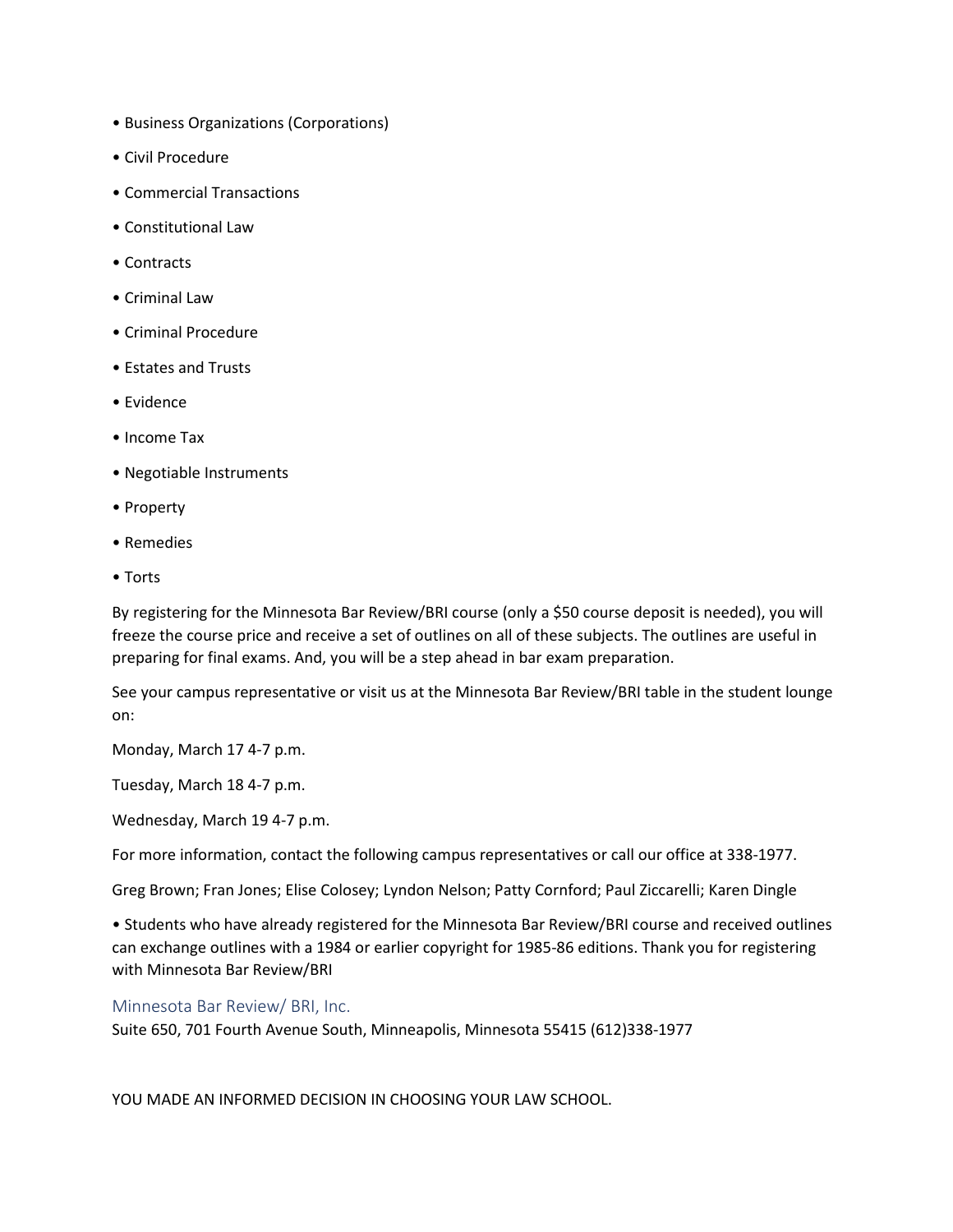### NOW MAKE AN INFORMED DECISION IN CHOOSING YOUR BAR REVIEW COURSE.

Discover for yourself the Josephson/ Kluwer BRC advantage. Our program offers comprehensive yet succinct outlines, issue graphs (JIGS), audio cassette on successful exam writing, an unparalleled testing program plus much more.

Contact a campus representative or call the Minnesota Regional Office at 644-6070 for enrollment information. Be sure to inquire about our current discount:

SAVE UP TO \$85!!!

Sum & Substance TO LEARN THE LAW

Josephson\*Kluwer BRC TO PASS THE BAR

## Women's Law Caucus Presents

WOMEN IN THE HOUSE

#### WOMEN IN THE COURT

- What special issues do women judges confront?
- What do women legislators bring to the House?
- Why should women law students consider careers in the House or the Courts?

April 10, 1986, Thursday 8:30 p.m.

Keynote Speaker

Justice Rosalie Wahl

Panelists

Linda Schied, DFL Representative; Justice Cara Lee Neville; Aviva Breen, Executive Director of the Commission on the Economic Status of Women

Moderator

Anne Bateson, Adjunct Professor, William Mitchell

Wine and Cheese Reception Following

William Mitchell College of Law, Room LEC 107 875 Summit Avenue, St. Paul

Free Admission

SPONSORED BY WOMEN'S LAW CAUCUS OF WILLIAM MITCHELL COLLEGE OF LAW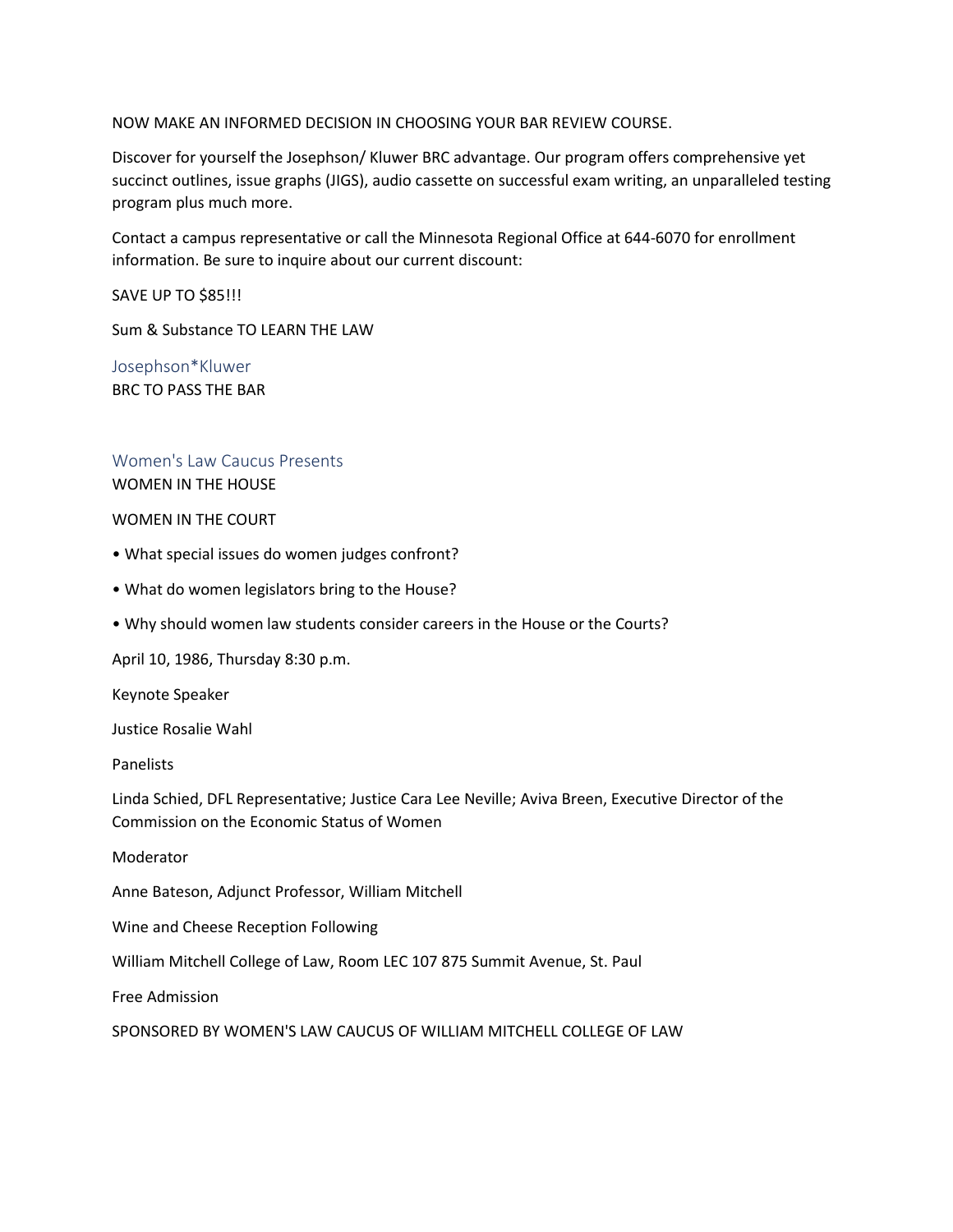#### 937 BEST SELLERS

The U.S. Government Printing Office has put together a new catalog of the Government's bestselling books. Books like The Space Shuttle at Work, Cutting Energy Costs, Infant Care, National Park Guide and Map, Federal Benefits for Veterans and Dependents, The Back-Yard Mechanic, Merchandising Your Job Talents, and Starting a Business. Find out what Government books are all about. Send for your free catalog.

New Catalog

Post Office Box 37000, Washington, D.C. 20013

### INCOME TAX RETURN PREPARATION

Very Reasonable Rates

Evening and Weekend Hours

- Licensed in Illinois as a CPA •
- 2 Years Tax Preparation •

Call: PAUL MOTIN at 224-2594

Come Visit Us Soon!

O'Gara's Bar & Grill

Lunches and Dinner Served

11:00 A.M. - 11:45 P.M.

Sundays Food - 4:00 P.M. - 11 :00 P.M.

Liquor

9:00 A.M. - 12:50 P.M.

Sundays - 12:00 Noon - 12:00 A.M.

Also Piano Bar and Game Room

"Disco"

Brand New - O'Gara's Garage

5,000 square feet of addition

Dancing Nightly

7:00 P.M. - 1:00 A.M.

164 NORTH SNELLING AVENUE, ST. PAUL, MINN. 55104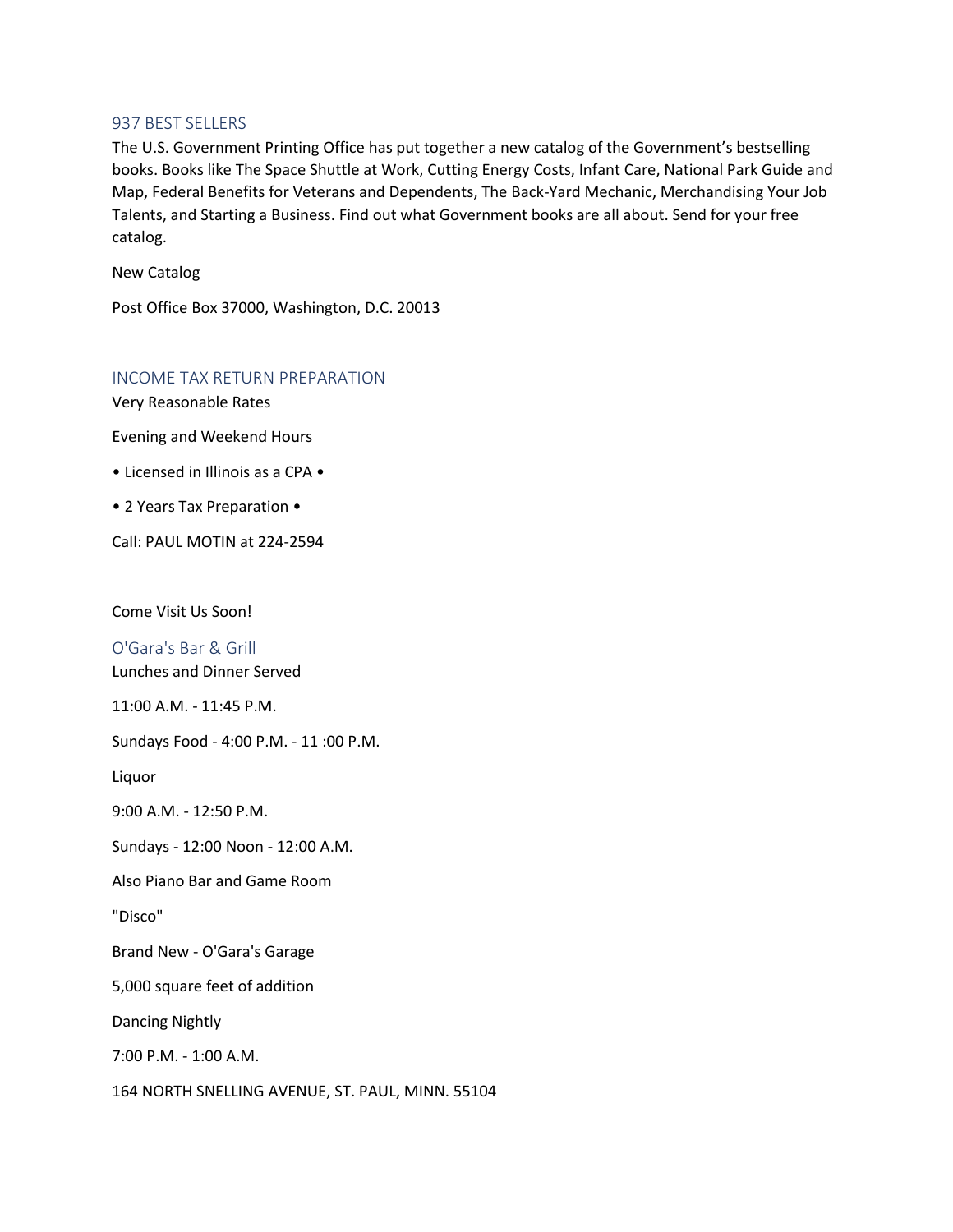## Lawyers Office Assistants, Inc.

Top Quality Word Processing - Confidential Experienced Freelance Professionals Fat Turn-around - Affordable Rates

BUSINESS/ORGANIZATION: Short or long term overload help for special projects or rush jobs, i.e. proposals, mailings, brochures.

LEGAL/PROFESSIONAL: Legal secretarial/office management services for attorneys and other professionals on a temporary/part-time basis, on or off premises.

LITERARY/ACADEMIC: Professional text-editing, retention and revision (punctuation, grammar and spelling correction) for authors, playwrights, faculty, upper graduate and law students as well as other professionals.

Let us help you with quality, professional work at affordable rates. Call for more information.

CALL TODAY - Phone (612)774-0960

### Keep up in a changing world

Take advantage of the wealth of knowledge available from your Government. The U.S. Government Printing Office has just produced a new catalog. It tells about the most popular books sold by the Government - nearly 1,000 in all. Books oil business, children, energy, space, and much more. For a free copy of this new catalog, write-

New Catalog

Post Office Box 37000, Washington, D.C. 20013

#### Maximiliano

937 Grand, St. Paul 227-6371

Mention this ad or bring in for special discounts

To be a professional you have to look like a professional

## We Take the Trials Out of Legal Copying!

Why Legal Copying Is Often Considered Tortuous

As you may know, members of the legal community have high standards. They require high quality copying and binding on oftentimes tight deadlines. Justice may be blind, but it is still in a hurry and it still demands that legal briefs, exhibits, contracts, and other legal documents look just right.